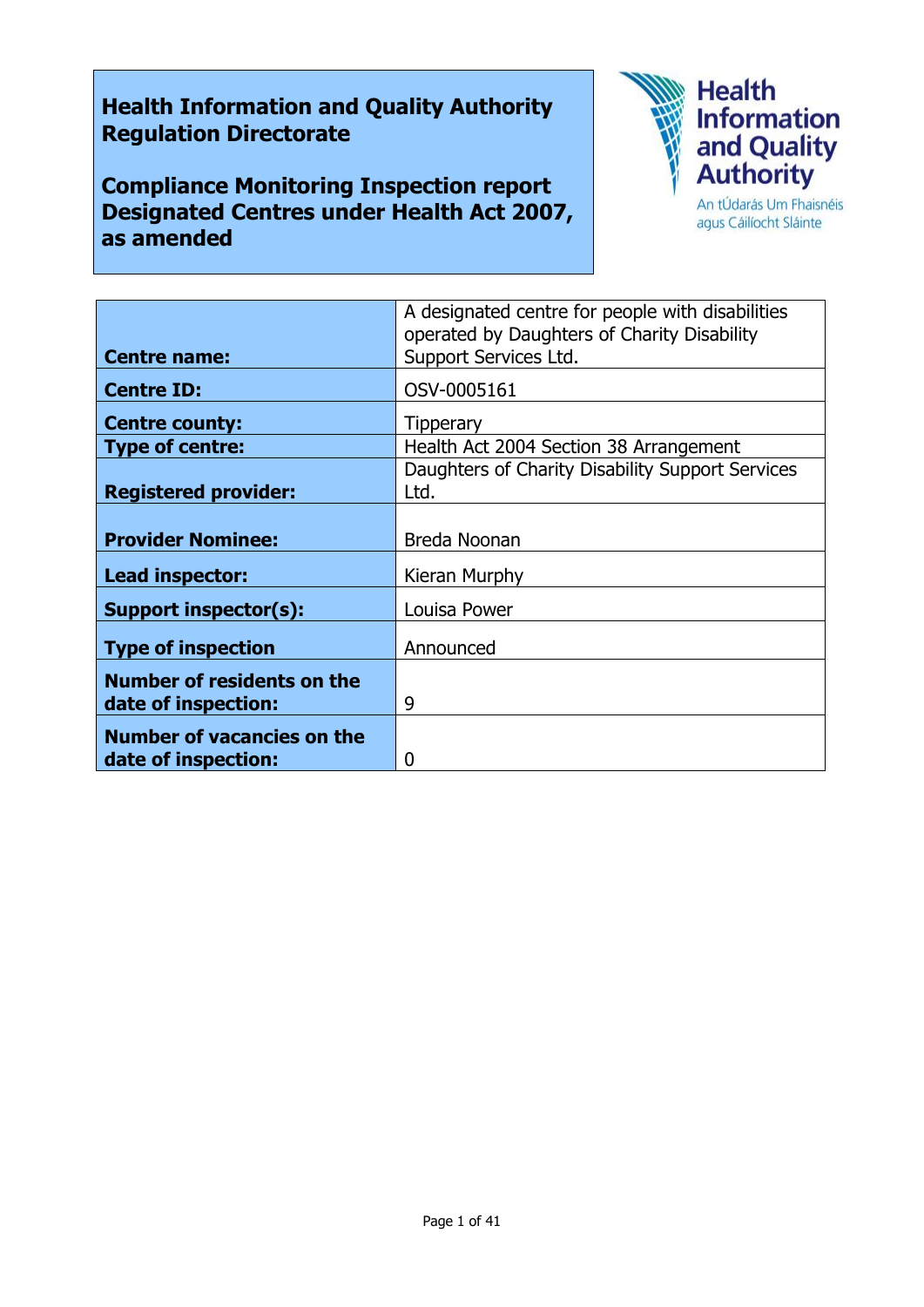### **About monitoring of compliance**

The purpose of regulation in relation to designated centres is to safeguard vulnerable people of any age who are receiving residential care services. Regulation provides assurance to the public that people living in a designated centre are receiving a service that meets the requirements of quality standards which are underpinned by regulations. This process also seeks to ensure that the health, wellbeing and quality of life of people in residential care is promoted and protected. Regulation also has an important role in driving continuous improvement so that residents have better, safer lives.

The Health Information and Quality Authority has, among its functions under law, responsibility to regulate the quality of service provided in designated centres for children, dependent people and people with disabilities.

Regulation has two aspects:

• Registration: under Section 46(1) of the Health Act 2007 any person carrying on the business of a designated centre can only do so if the centre is registered under this Act and the person is its registered provider.

• Monitoring of compliance: the purpose of monitoring is to gather evidence on which to make judgments about the ongoing fitness of the registered provider and the provider's compliance with the requirements and conditions of his/her registration.

Monitoring inspections take place to assess continuing compliance with the regulations and standards. They can be announced or unannounced, at any time of day or night, and take place:

▪ to monitor compliance with regulations and standards

▪ following a change in circumstances; for example, following a notification to the Health Information and Quality Authority's Regulation Directorate that a provider has appointed a new person in charge

▪ arising from a number of events including information affecting the safety or wellbeing of residents

The findings of all monitoring inspections are set out under a maximum of 18 outcome statements. The outcomes inspected against are dependent on the purpose of the inspection. Where a monitoring inspection is to inform a decision to register or to renew the registration of a designated centre, all 18 outcomes are inspected.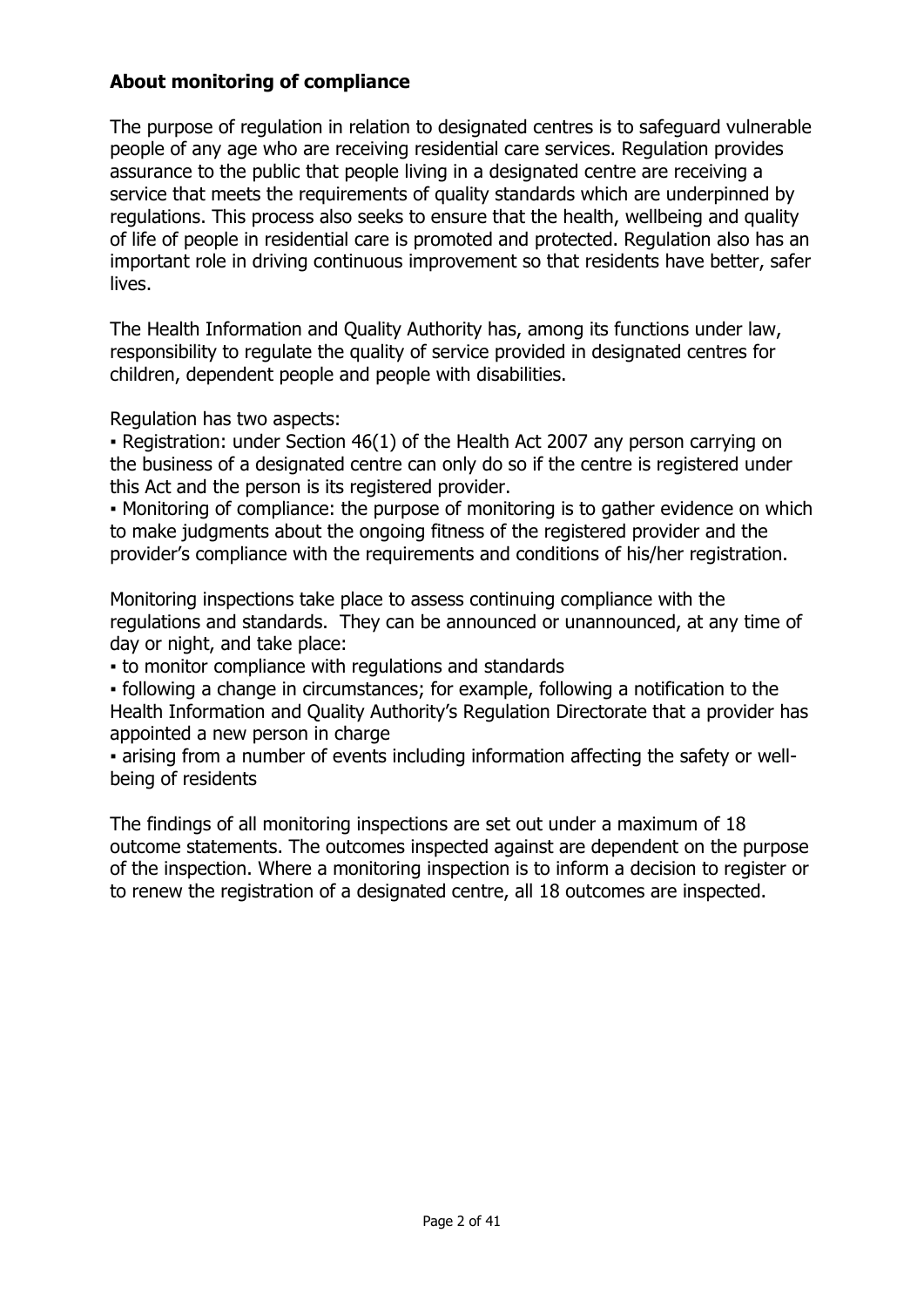**Compliance with the Health Act 2007 (Care and Support of Residents in Designated Centres for Persons (Children And Adults) With Disabilities) Regulations 2013, Health Act 2007 (Registration of Designated Centres for Persons (Children and Adults with Disabilities) Regulations 2013 and the National Standards for Residential Services for Children and Adults with Disabilities.**

This inspection report sets out the findings of a monitoring inspection, the purpose of which was to inform a registration decision. This monitoring inspection was announced and took place over 2 day(s).

#### **The inspection took place over the following dates and times**

| From:              | To:                |
|--------------------|--------------------|
| 28 July 2015 09:30 | 28 July 2015 16:30 |
| 29 July 2015 09:00 | 29 July 2015 15:30 |

The table below sets out the outcomes that were inspected against on this inspection.

| Outcome 01: Residents Rights, Dignity and Consultation                     |
|----------------------------------------------------------------------------|
| Outcome 02: Communication                                                  |
| Outcome 03: Family and personal relationships and links with the community |
| Outcome 04: Admissions and Contract for the Provision of Services          |
| <b>Outcome 05: Social Care Needs</b>                                       |
| Outcome 06: Safe and suitable premises                                     |
| Outcome 07: Health and Safety and Risk Management                          |
| Outcome 08: Safeguarding and Safety                                        |
| Outcome 09: Notification of Incidents                                      |
| Outcome 10. General Welfare and Development                                |
| Outcome 11. Healthcare Needs                                               |
| Outcome 12. Medication Management                                          |
| Outcome 13: Statement of Purpose                                           |
| Outcome 14: Governance and Management                                      |
| Outcome 15: Absence of the person in charge                                |
| Outcome 16: Use of Resources                                               |
| Outcome 17: Workforce                                                      |
| Outcome 18: Records and documentation                                      |

### **Summary of findings from this inspection**

This report sets out the findings of an announced inspection of Group I St. Anne's Residential Services following an application by the provider to register the centre. St Anne's Residential Services provides residential care to people with an intellectual disability in the Tipperary and Offaly area. This was the first inspection of this designated centre. The centre consisted of two houses, both of which were located on the outskirts of two large towns a number of miles apart.

Of the 18 outcomes inspected five were at the level of major non-compliance.

Inspectors found that there was limited support given to residents to manage their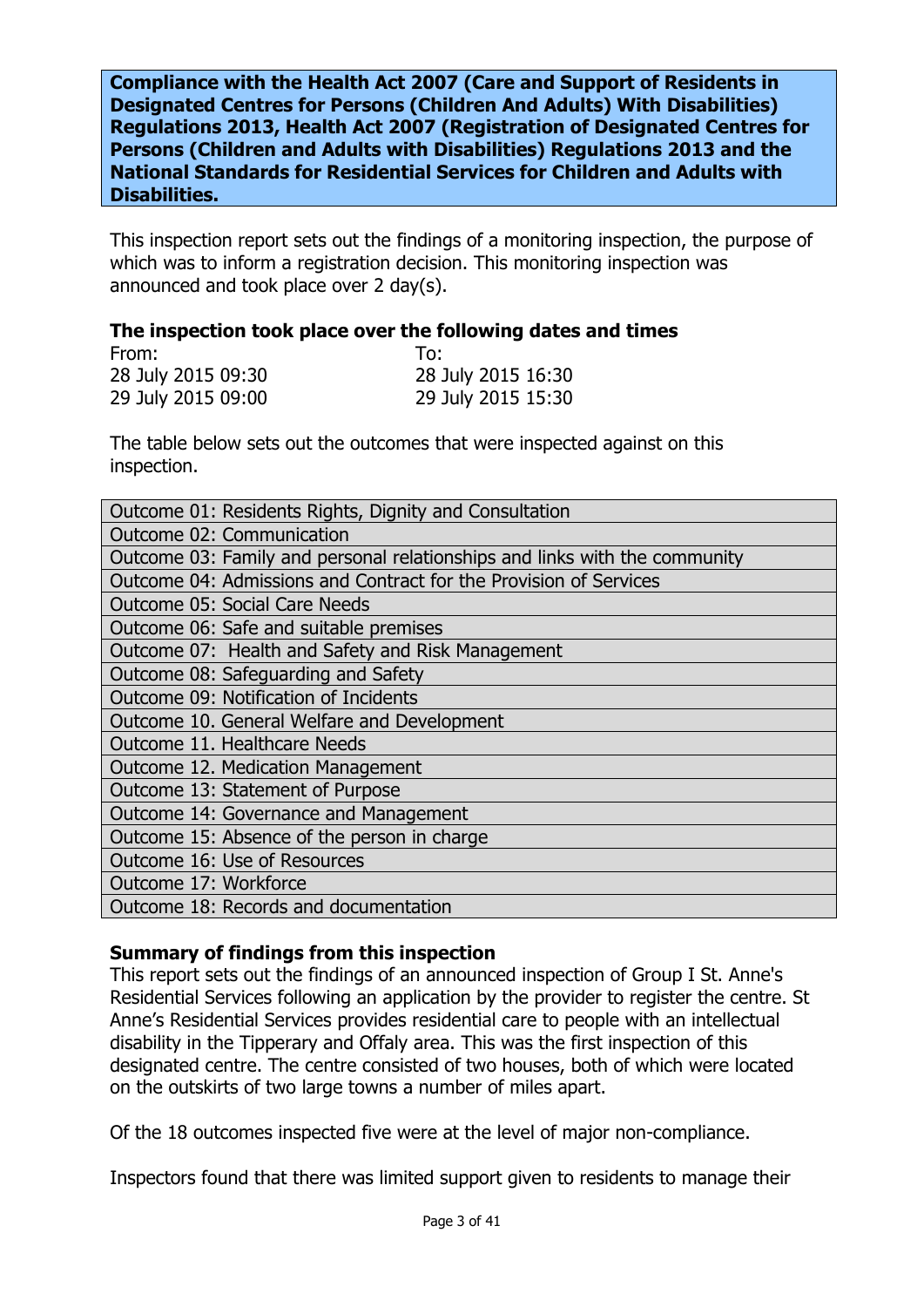own money. There were records to show that in 2015 a number of residents had purchased curtains for their bedrooms at a cost of over €1400 each. There weren't any records available of discussion with or advice given to the resident in relation to these purchases. There was no record of any input from an independent advocate in relation to these purchases. There was no record of any rationale from the service provider as to the reason why these purchases were made by the resident. Records seen by inspectors also indicated that on a number of occasions residents were paying in excess of €10 for staff meals/snacks on social outings. This was over the "reasonable amount" outlined in the St Anne's Service policy. Also a financial receipt for one resident appeared to indicate that the resident had paid for a staff meal/snack while the staff was accompanying the resident to a hospital appointment.

Restrictive practices, such as the use of chemical and physical restraint, were used to facilitate procedures such as taking blood samples or dental examination. Inspectors saw that the documentation in relation to these incidents was not sufficiently detailed to ensure that the least restrictive agent or measure was used for the shortest duration possible.

Inspectors saw incident report forms outlining incidents violent or aggressive behaviour by residents which indicated that staff did not have the appropriate skills or knowledge to manage behaviours that challenge.

The person in charge was also responsible for a number of other centres. Inspectors were not satisfied that this arrangement provided for effective governance, operational management and administration of this centre.

The centre demonstrated a committment to resident's engaging in further education, training and lifelong learning. An number of residents had completed further edcuation courses in Limerick Institute of Technology. As part of the inspection, the inspectors met with the residents and staff members. Two residents had completed questionnaires and both said they liked "the house and people they lived with". During the inspection residents showed inspectors their "life story books" which set out the important things for residents like their family, where they came from and their achievements.

Other areas for improvement included:

- Complaints
- admissions
- care planning
- risk management
- fire safety
- medication management
- staffing
- management of records.

Inspection findings including non-compliances are discussed in the body of the report and in the action plan at the end of the report.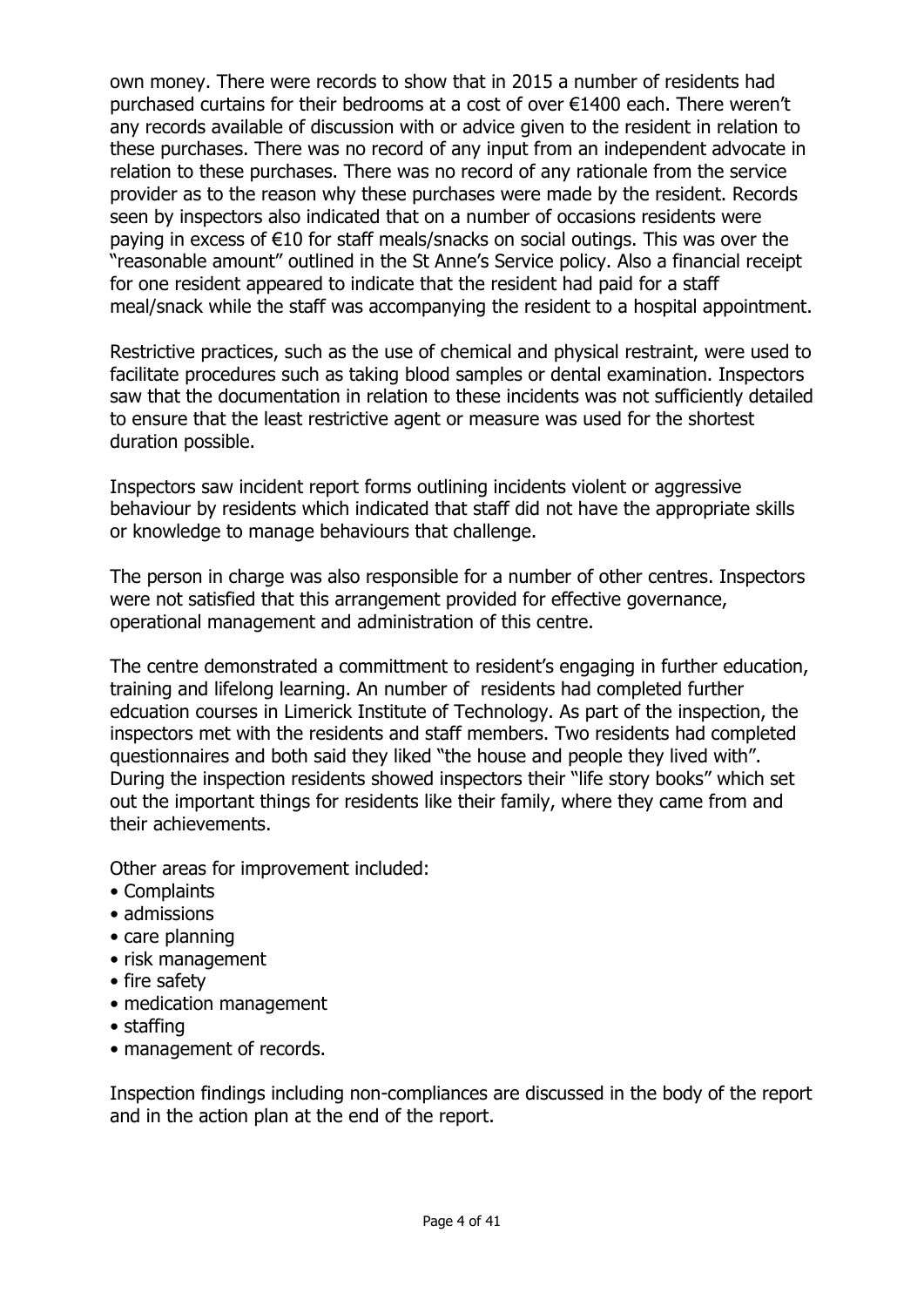**Section 41(1)(c) of the Health Act 2007. Compliance with the Health Act 2007 (Care and Support of Residents in Designated Centres for Persons (Children And Adults) With Disabilities) Regulations 2013, Health Act 2007 (Registration of Designated Centres for Persons (Children and Adults with Disabilities) Regulations 2013 and the National Standards for Residential Services for Children and Adults with Disabilities.**

### **Outcome 01: Residents Rights, Dignity and Consultation**

Residents are consulted with and participate in decisions about their care and about the organisation of the centre. Residents have access to advocacy services and information about their rights. Each resident's privacy and dignity is respected. Each resident is enabled to exercise choice and control over his/her life in accordance with his/her preferences and to maximise his/her independence. The complaints of each resident, his/her family, advocate or representative, and visitors are listened to and acted upon and there is an effective appeals procedure.

# **Theme:**

Individualised Supports and Care

# **Outstanding requirement(s) from previous inspection(s):**

This was the centre's first inspection by the Authority.

### **Findings:**

The St Anne's policy on residents' private property outlined that the "service is obliged to provide a certain standard of basic equipment and furnishings". There were records to show that in 2015 a number of residents had purchased curtains for their bedrooms at a cost of over €1400 each. There weren't any records available of discussion with or advice given to the resident in relation to these purchases. There was no record of any input from an independent advocate in relation to these purchases. There was no record of any rationale from the service provider as to the reason why these purchases were made by the resident. This was not in keeping with the St Anne's policy.

The decision making process was not documented in relation to one resident paying for private medical/surgical consultation from their personal funds. It was not clear if the residents had been involved in the decision and if independent advice has been sought and provided to the residents.

An inventory of each resident's personal possessions was not being adequately maintained. A resident had purchased a sizeable piece of garden furniture in 2014 and this had not been added to the log of the residents' personal valuables and furniture. The curtains that had been purchased were also not included on the inventory of each resident's personal possessions. This was not in keeping with the St Anne's policy on residents' private property.

The St Anne's policy on residents' private property provided that when staff were accompanying residents on outings like concerts or the cinema, the resident was to pay for "meals and/or snacks consumed by staff when accompanying service users on outings". The guidance in the policy for what was reasonable for the resident to pay for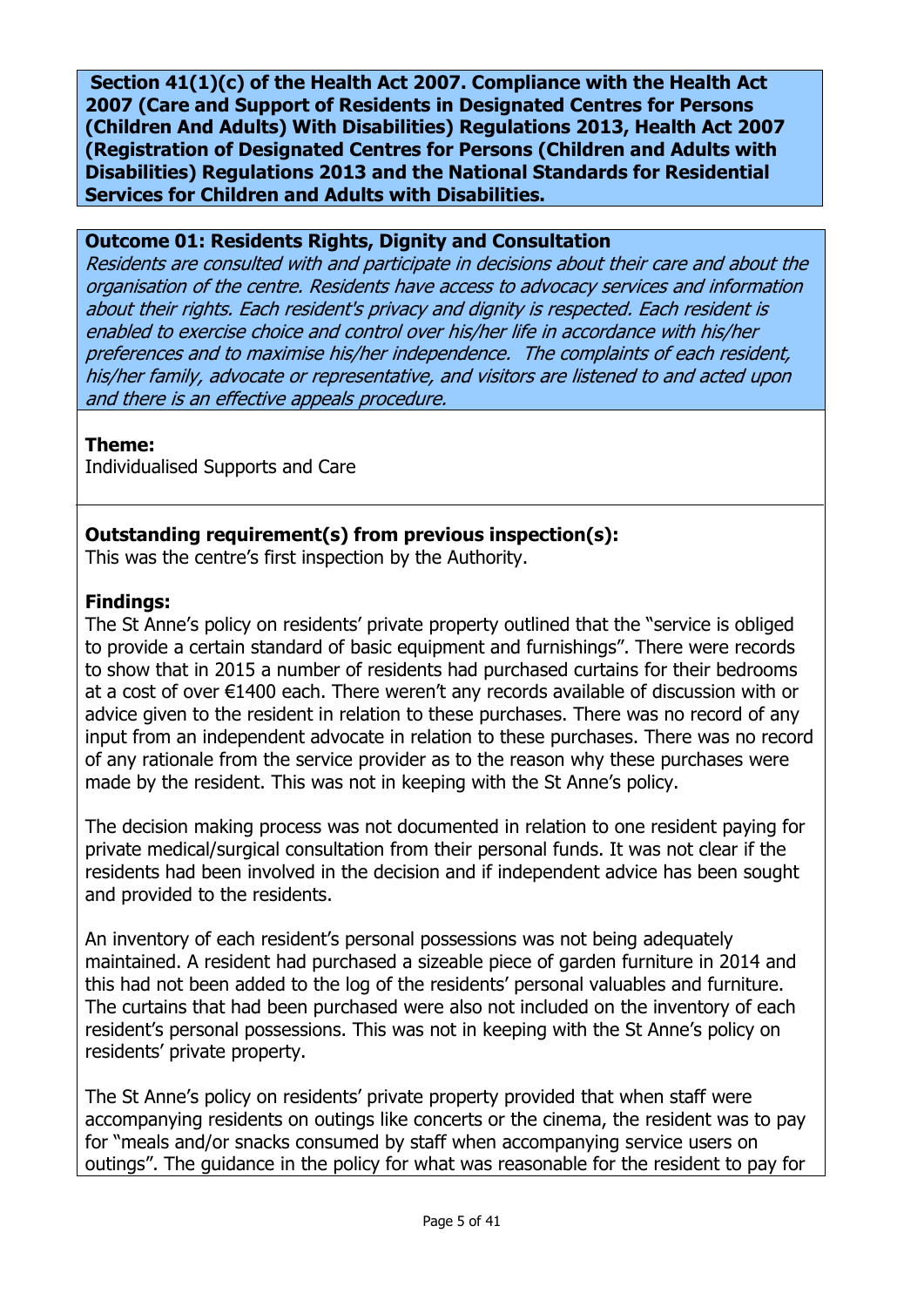staff meals/snacks was between €6 and €10. Records seen by inspectors indicated that on a number of occasions residents were paying in excess of  $E10$  for staff meals/snacks on social outings. Also a financial receipt for one resident appeared to indicate that the resident had paid for a staff meal/snack while the staff was accompanying the resident to a hospital appointment. In addition receipts for expenditure by residents were not always countersigned by a second member of staff or the resident to ensure transparency.

It was not clear how some residents were supported to participate and consent to decisions about their care and support. For example there was evidence that for one resident senior members of staff from St Anne's service had provided consent in relation to administration of vaccines and other medical procedures. The house manager informed inspectors that contact had been made with an independent advocate on the first day of inspection in order to provide support to this resident.

There were policies and procedures in place for the management of complaints and these were also available in an easy-to-read version. The inspectors reviewed seven complaints that had been recorded:

• 2 were maintenance issues – these were resolved immediately.

• 2 related to residents concerned about being hit by other service users. In one case the issue had been reported as per the centre prevention of abuse policy. In the second case the resident had met with the service manager.

- 1 was an equipment issue and a referral was made to occupational therapy.
- 1 related to a concern by a doctor in relation to inappropriate response by staff to and episode of one resident fainting in day service.
- 1 was related to a staff member being moved to another centre. This was resolved.

Inspectors saw a record of a complaint relating to one resident's person centred planning process but this had not been recorded in the complaints log. Details weren't available as to whether this issue had been resolved.

Residents are facilitated to exercise their civil, political and religious rights. Residents were conversant in current affairs and were facilitated to attend religious services of their choice. Residents were afforded the opportunity to vote.

# **Judgment:**

Non Compliant - Major

# **Outcome 02: Communication**

Residents are able to communicate at all times. Effective and supportive interventions are provided to residents if required to ensure their communication needs are met.

# **Theme:**

Individualised Supports and Care

# **Outstanding requirement(s) from previous inspection(s):**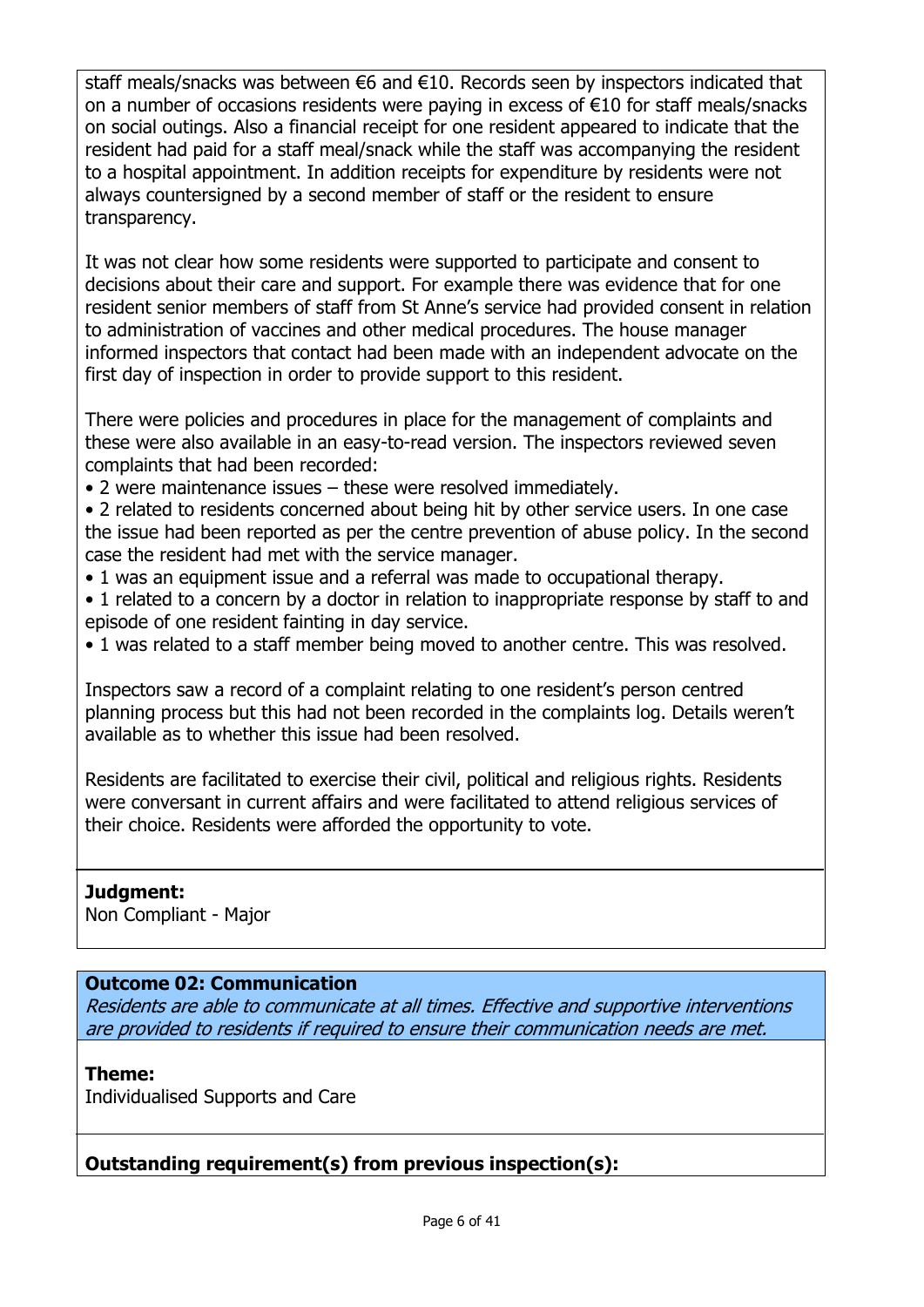This was the centre's first inspection by the Authority.

# **Findings:**

Communication assessments had been completed for all residents which outlined the methods residents use to communicate their needs and wishes. Personal plans viewed by inspectors contained detailed information in relation to the individual communication requirements of each resident. Inspectors observed that staff were aware of residents' communication plans and reflected the plans of care in practice. Inspectors observed that staff supported residents to communicate effectively. Residents, including those who did use verbal communication, were supported to communicate at all times. Object cues and picture boards were observed to be used by staff and residents to communicate. There were records to indicate that the speech and language therapist had recently provided training on communication to all staff.

In the sample of healthcare files seen by the inspectors residents had a communication "passport" in an easy to read format. The passport identified issues including family support, home life, work life, likes/dislikes and any particular area where support was required.

Each resident had an acute hospital communication booklet which was available in case a resident had to be admitted to hospital which outlined things that hospital staff needed to know about the resident.

Residents had access to specialist speech and language services. Inspectors saw that the input from external professionals was implemented for residents such as the use of object cues and computer tablets. One resident with specific sensory needs had recently been referred for a sensory integration assessment by an occupational therapist.

Staff interaction with residents was observed and inspectors noted staff promoted residents' privacy and dignity whilst maximising their independence, while also being respectful when providing assistance and support. It was clear to inspectors that residents were comfortable in the presence of staff and staff were confident in providing support and care to residents. Staff were observed to knock on bedroom doors before entering so as to respect residents' personal and living space.

There were a number of communication forums for residents including the in-house residents meetings. Residents were on holidays from their day service on the days of inspection. Residents with whom inspectors spoke outlined that they had discussed options for day trips and each resident's choice had been facilitated. For example, some residents went to a theme park on the second day of inspection and were planning to go to the seaside at the weekend.

One resident went to the local shop to buy the newspaper each day and was also reading some newspapers on the internet. Some residents had computer tablets to assist them with communication and there was an easy to use telephone in one house.

**Judgment: Compliant**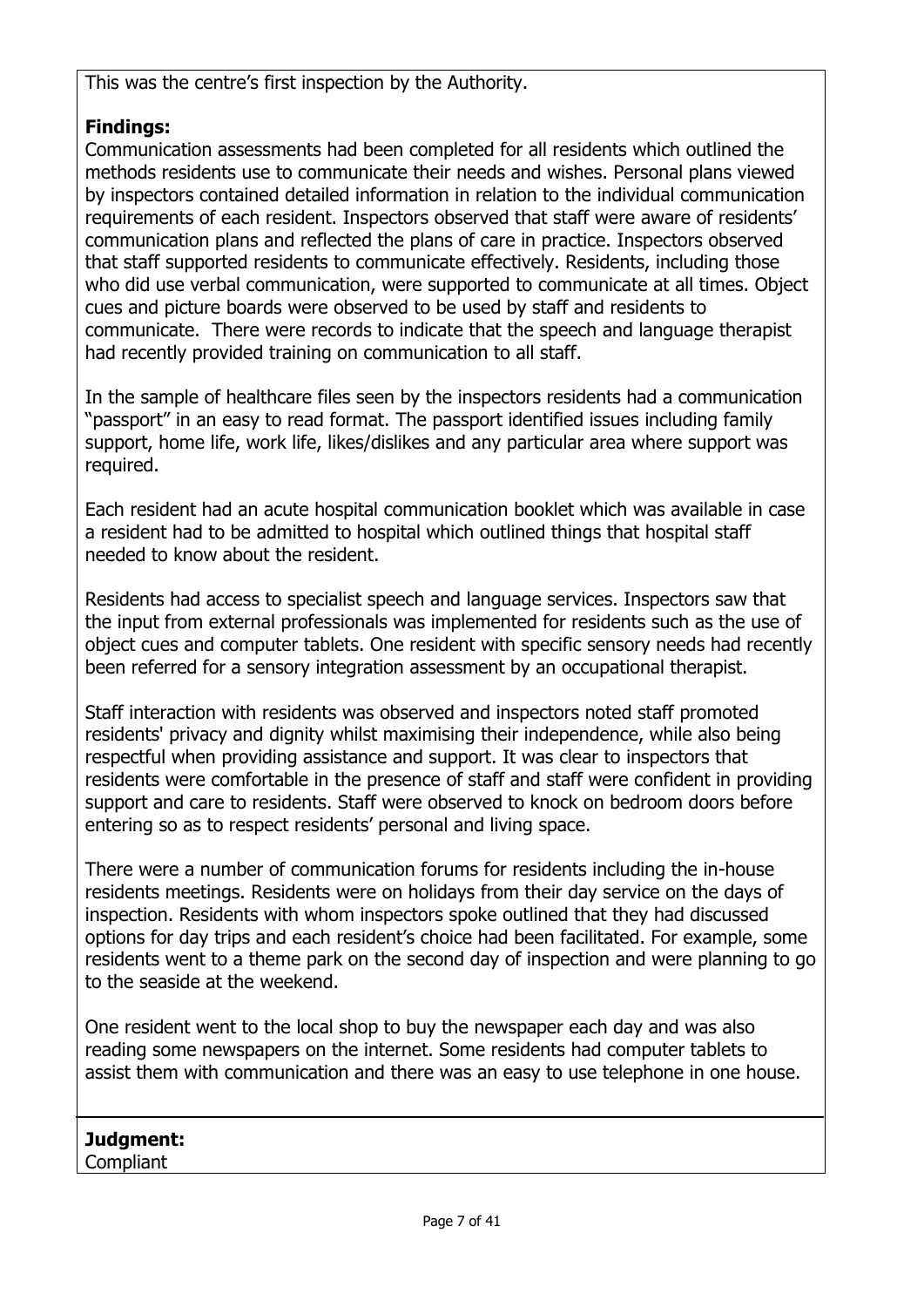#### **Outcome 03: Family and personal relationships and links with the community** Residents are supported to develop and maintain personal relationships and links with the wider community. Families are encouraged to get involved in the lives of residents.

### **Theme:**

Individualised Supports and Care

### **Outstanding requirement(s) from previous inspection(s):**

This was the centre's first inspection by the Authority.

### **Findings:**

Residents were supported to develop and maintain personal relationships and links with the wider community. Families were encouraged to be involved in the lives of residents.

Positive relationships between residents and family members were supported. Many residents spent weekends and holidays with family. One resident had recently visited family in London and showed inspectors a photo album which recorded all the events that took place during the trip. Other residents explained to inspectors that they were going on holidays to Dungarvan and Killarney. One resident had recently attended an Elvis concert in Dublin and told inspectors that "he loved Elvis".

Residents were facilitated to keep in regular contact with family through telephone calls and residents could request to use the telephone in private. Staff stated and inspectors saw that families were kept informed of residents' well being on an ongoing basis. Records confirmed that families and residents attended personal planning meetings and reviews in accordance with the wishes of the resident.

Inspectors reviewed the policy in relation to visitors, which had been reviewed in June 2014. The policy outlined that residents were free to receive visitors except when requested by the resident or when the visit or timing of the visit would be deemed to pose a risk. Ample space was provided in both service units for residents to receive visitors in private.

# **Judgment:**

**Compliant** 

### **Outcome 04: Admissions and Contract for the Provision of Services**

Admission and discharge to the residential service is timely. Each resident has an agreed written contract which deals with the support, care and welfare of the resident and includes details of the services to be provided for that resident.

#### **Theme:**

Effective Services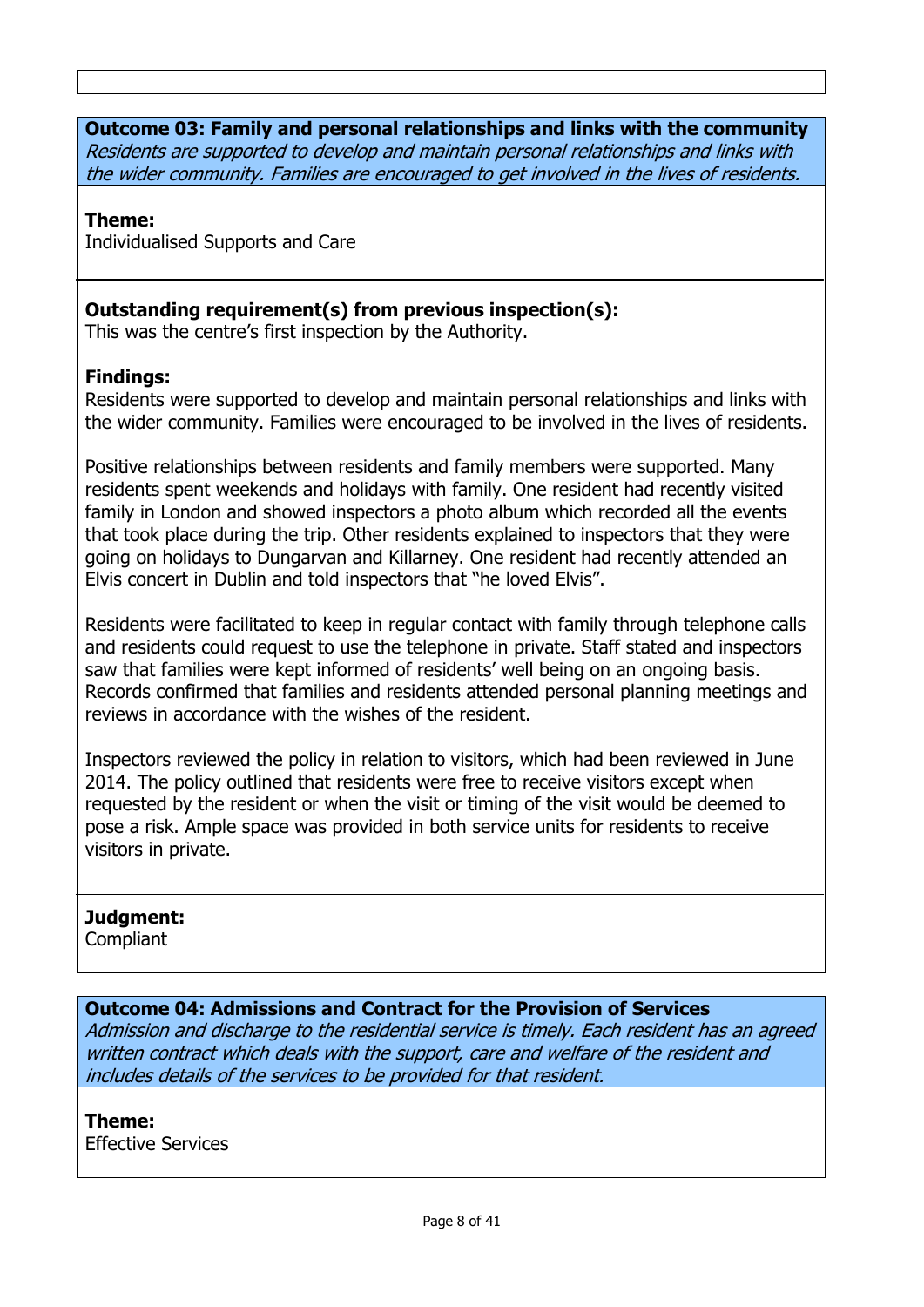# **Outstanding requirement(s) from previous inspection(s):**

This was the centre's first inspection by the Authority.

### **Findings:**

The admission practices and policies did not take account of the need to protect residents from abuse by other service users. This was relevant as inspectors saw records that indicated that residents were being hit by other residents.

Inspectors reviewed a sample of resident contracts of care and found that they had been signed either by the resident or their representative. The sample contracts seen by the inspectors included:

- Personal effects
- staffing arrangements
- provision for family contact
- policies
- assessment/care planning
- medication management
- suggestions
- comments/complaints
- insurance

The contract also outlined the residential charges for accommodation of the resident. Two appendices at the back of the contract outlined a number of different charges that could be applied.

#### **Judgment:**

Non Compliant - Moderate

### **Outcome 05: Social Care Needs**

Each resident's wellbeing and welfare is maintained by a high standard of evidencebased care and support. Each resident has opportunities to participate in meaningful activities, appropriate to his or her interests and preferences. The arrangements to meet each resident's assessed needs are set out in an individualised personal plan that reflects his /her needs, interests and capacities. Personal plans are drawn up with the maximum participation of each resident. Residents are supported in transition between services and between childhood and adulthood.

#### **Theme:**

Effective Services

### **Outstanding requirement(s) from previous inspection(s):**

This was the centre's first inspection by the Authority.

### **Findings:**

Inspectors reviewed a sample of personal care plans and saw that a comprehensive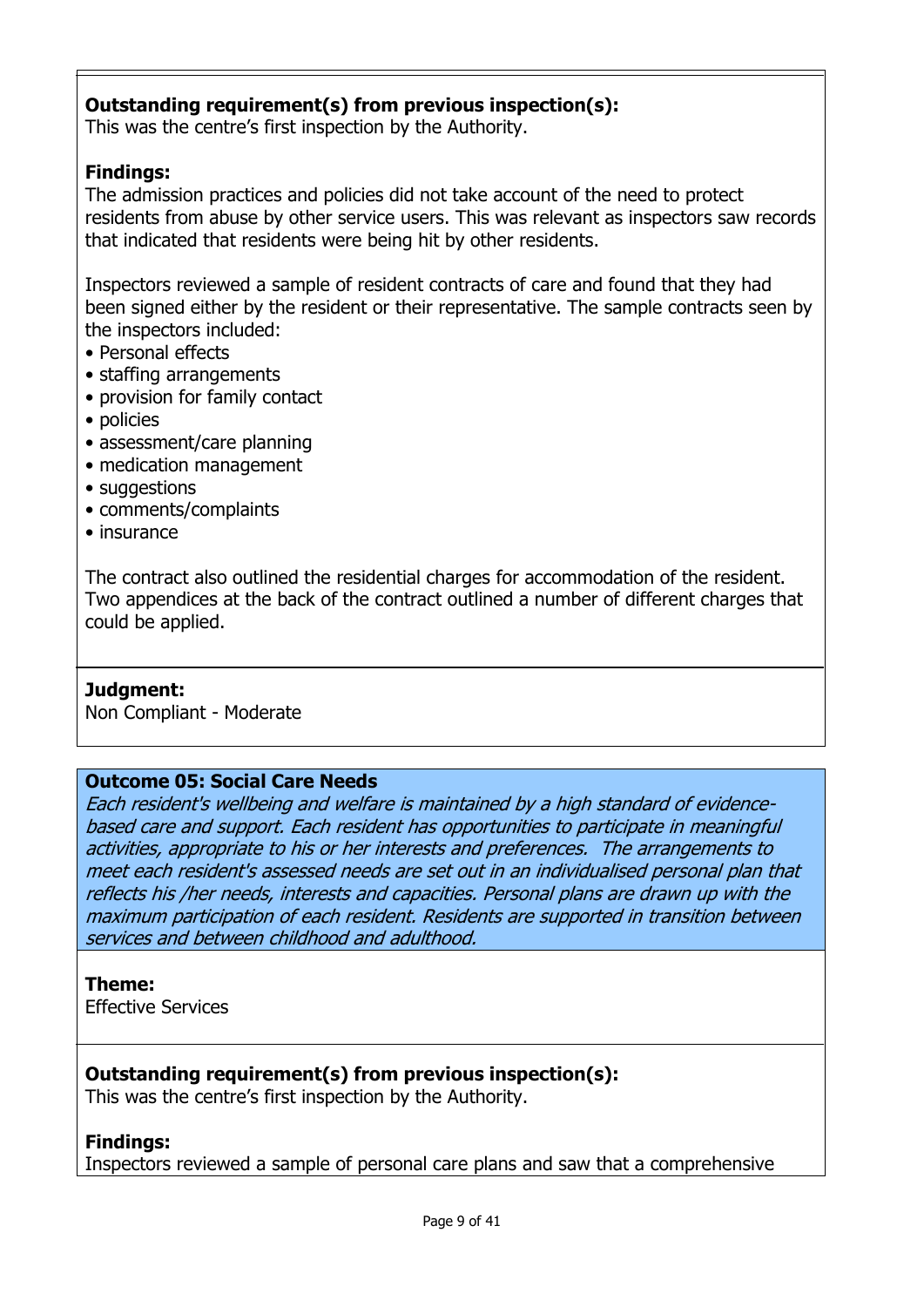assessment of health, personal and social care supports and needs of each resident had been carried out. The resident and/or their representatives were actively involved in the assessment and their individual needs and choices were identified.

Inspectors found that the process for personal planning and review was inconsistent. A number of different methods were used to develop personal plans and, as a result, some personal plans lacked sufficient detail and some goals outlined did not improve the quality of lives for residents. Inspectors saw evidence of that some annual reviews were comprehensive, promoted maximum participation from the resident and included residents presenting some of the material using visual aids. The reviews did assess the effectiveness of the plan and reviewed the goals/aspirations that had been identified. Changes in circumstances and new developments were included in the PCP and amendments were made as appropriate. However, this was not consistently implemented for all residents. There was a lack of formalised multi-disciplinary input in the annual review.

There was evidence of residents' involvement in agreeing/setting residents' goals. There was also evidence of many individual goals having been achieved. Some of the goals outlined were based on true aspirations and included continuing activities such as music therapy, spa treatments and 1:1 time. Those responsible for supporting residents in pursuing goals were not always clearly identified. Timelines were not always specifically outlined for goals to be achieved.

One resident had recently had an admission to an acute general hospital. There was evidence that following this admission the resident's general practitioner had followed all relevant instructions in relation to the resident's care and had arranged follow up treatment. However the healthcare plan in the centre had not been updated either to reflect the hospital admission or the follow up treatment.

There was evidence that residents received appropriate supports when they moved within the service. Inspectors saw that one resident had been admitted to this centre in 2014. While the service acknowledged that the planning process had not been as comprehensive as it could have been there was evidence of a planning process for this move had involved the resident, family and support staff from both the residential and day services. There were records to indicate that the person in charge had formally reviewed this resident's transition to his new home a number of months later.

# **Judgment:**

Non Compliant - Moderate

# **Outcome 06: Safe and suitable premises**

The location, design and layout of the centre is suitable for its stated purpose and meets residents individual and collective needs in a comfortable and homely way. There is appropriate equipment for use by residents or staff which is maintained in good working order.

### **Theme:**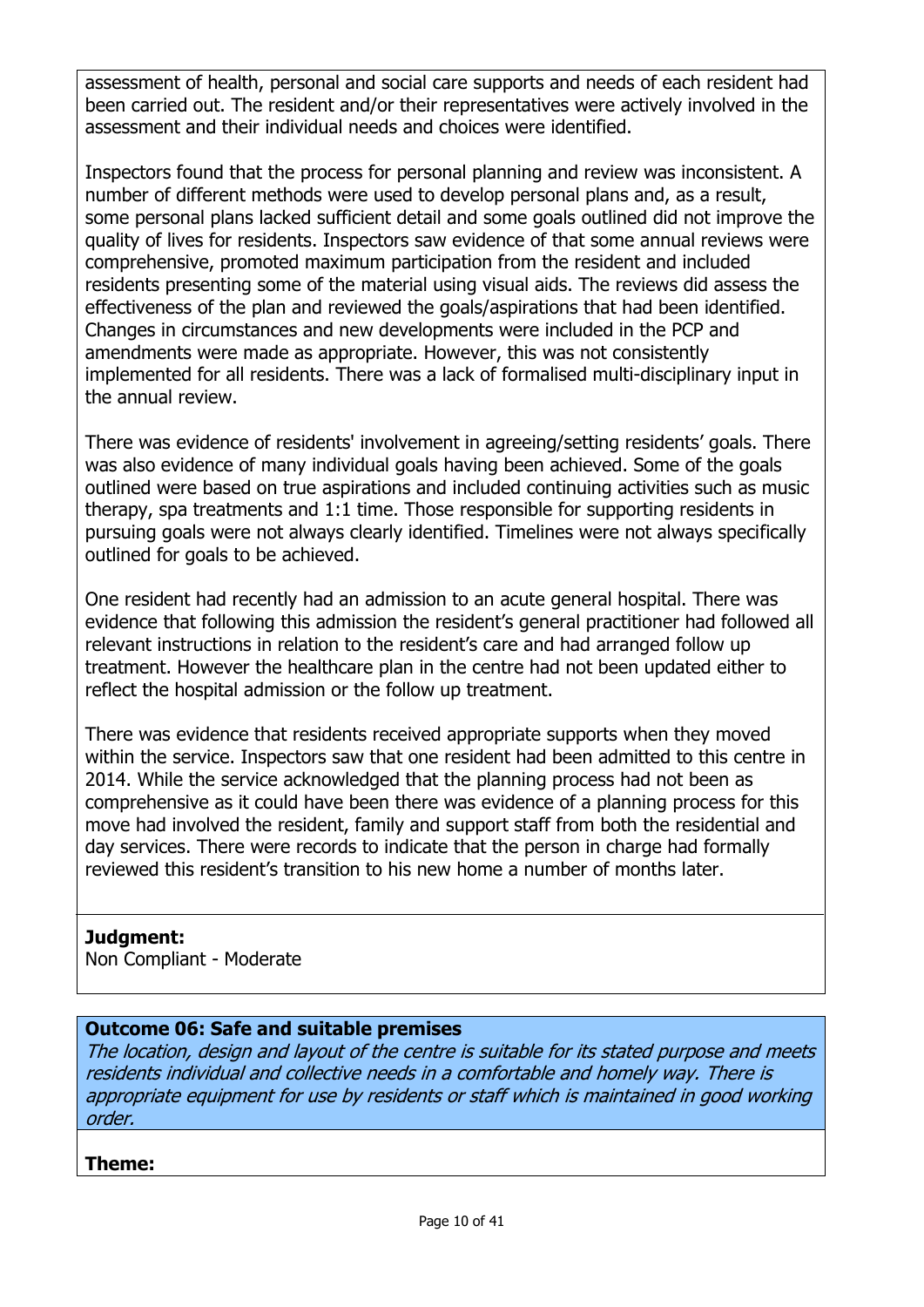### **Outstanding requirement(s) from previous inspection(s):**

This was the centre's first inspection by the Authority.

#### **Findings:**

The centre consisted of two houses located twenty five minutes apart. Each house was on the outskirts of a large town.

There were five people living in the first house which was bright, clean and well maintained. There was a large kitchen/dining area which opened out to a large garden. There was also a sitting room with comfortable couches and a television. Two residents had their bedrooms downstairs. There were three other bedrooms upstairs. All bedrooms had en-suite toilet and shower facilities and all of the bedrooms were well decorated and had personal effects. The main bathroom upstairs had a shower, wash hand basin and a toilet. One resident had a number of chickens that she looked after in the back garden.

There were four people living in the second house. This was a clean and well furnished house. This house had a large kitchen/dining area with a utility room. There was a sitting room which had rocking chairs and a sofa. There was one resident's bedroom downstairs and there was a bathroom with shower, toilet and wash hand basin in the utility room. The person in charge outlined proposals to renovate the kitchen/utility area and the resident's downstairs bedroom. There were three other residents' bedrooms upstairs with a further bathroom with shower, bath and toilet.

Adequate laundry facilities were provided in both service units. Staff confirmed that residents were supported to do their own laundry if they wish. Inspectors observed residents sorting and hanging out laundry to dry in the garden.

Each resident had their own bedroom which was personalised with soft furnishings of their choice, photographs and personal memorabilia. Ample space was provided for each resident to store and maintain clothes and other personal possessions.

### **Judgment:**

**Compliant** 

### **Outcome 07: Health and Safety and Risk Management** The health and safety of residents, visitors and staff is promoted and protected.

**Theme:**  Effective Services

# **Outstanding requirement(s) from previous inspection(s):**

This was the centre's first inspection by the Authority.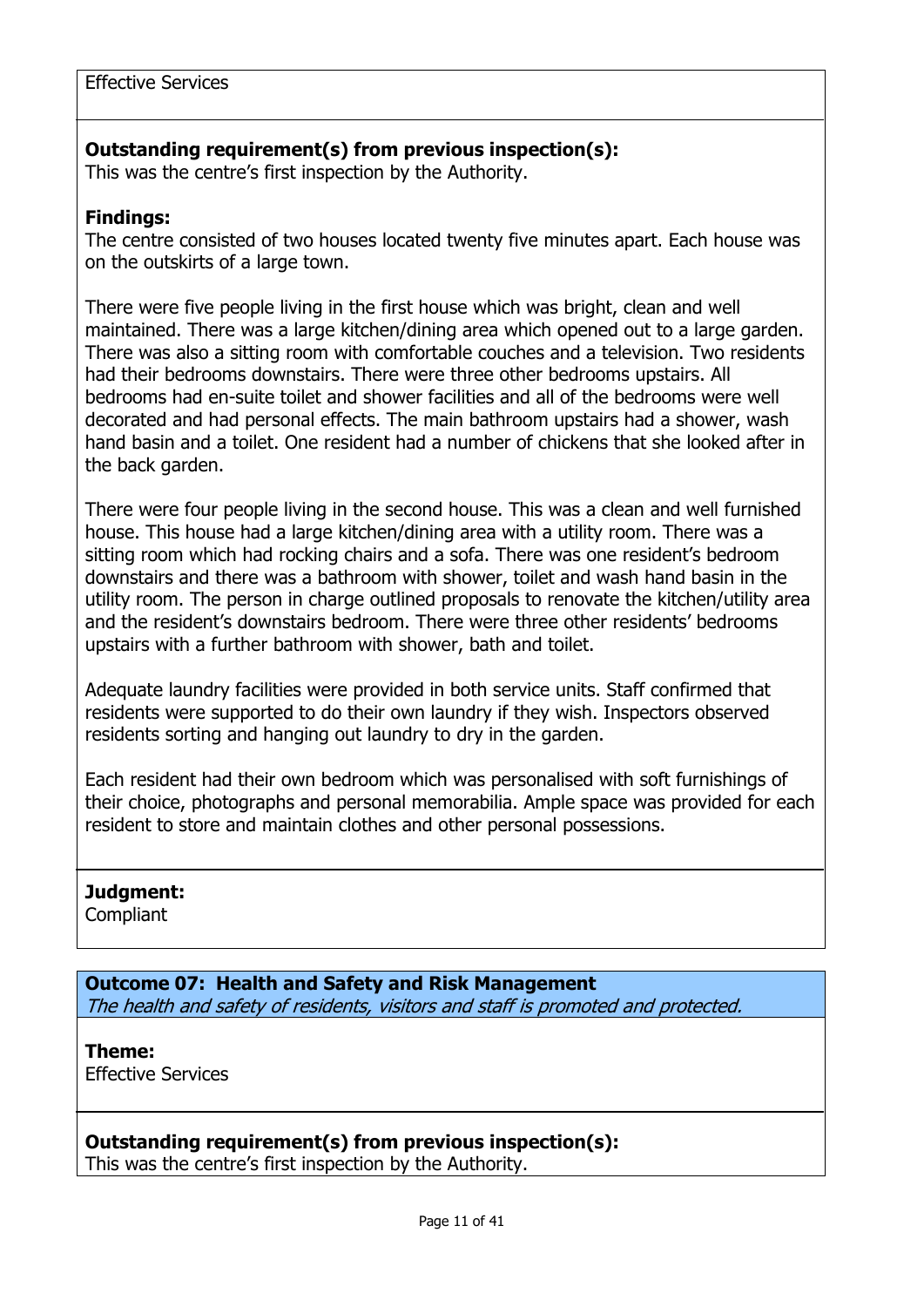# **Findings:**

There was a St Anne's service risk management policy which was supplemented by a local procedure on risk management. This local procedure included the measures to control hazards including abuse, unexplained absence of a resident, injury, aggression and self harm. It also included how hazards were identified and the method by which incidents were reviewed.

Inspectors reviewed the incident reporting in the first house from January 2014 to July 2015 and saw records for 16 incidents, six of which related to medication errors two incidents of violence and aggression and three incidents of residents hitting other residents. In the second house inspectors reviewed records for 38 incidents from October 2013 to July 2015. These included:

- 9 incidents of residents striking staff
- 10 incidents of residents hitting other residents
- 11 medication management errors

There was evidence that incidents were being followed up appropriately. The person in charge had undertaken a review of all incidents in the house every three months. All incidents were being recorded on a risk management database. The person in charge outlined that incidents in relation to behavior that challenges (violence/aggression) were reviewed by a multidisciplinary group and medication incidents were reviewed at the local medication and therapeutic group.

Each resident had also participated in identifying specific hazards relating to their lives. These were called individualised risk assessments and each included an analysis of what the issue was, the controls in place to manage the issue and what further controls were required. Some of the hazards identified in these risk assessments were not being managed appropriately. For one resident a hazard related to swallowing small objects including latex gloves. However, these gloves were freely available throughout the centre. Some hazards had not been assessed at all. For example inspectors observed one resident attempting to walk upstairs. The resident appeared to have an unsteady gait while using the stairs but this had not been risk assessed.

The centre was visibly clean with a cleaning schedule identifying areas to be cleaned and cleaning frequencies. Staff spoken with were knowledgeable about cleaning and control of infection.

Fire evacuation maps were available and on display. There were also documents available called fire risk assessment mobility status which outlined the help that residents would need in the event of an evacuation. Records indicated that all staff had received fire training.

There were monthly fire evacuation drills being undertaken in both houses involving the residents. However, one resident consistently refused to exit the building during these evacuation drills. There was no specific plan in place for this resident in the event of a fire emergency. The plan for another resident involved leaving the building via an exit in his bedroom. However there was no signage available in this room to indicate that there was an emergency exit.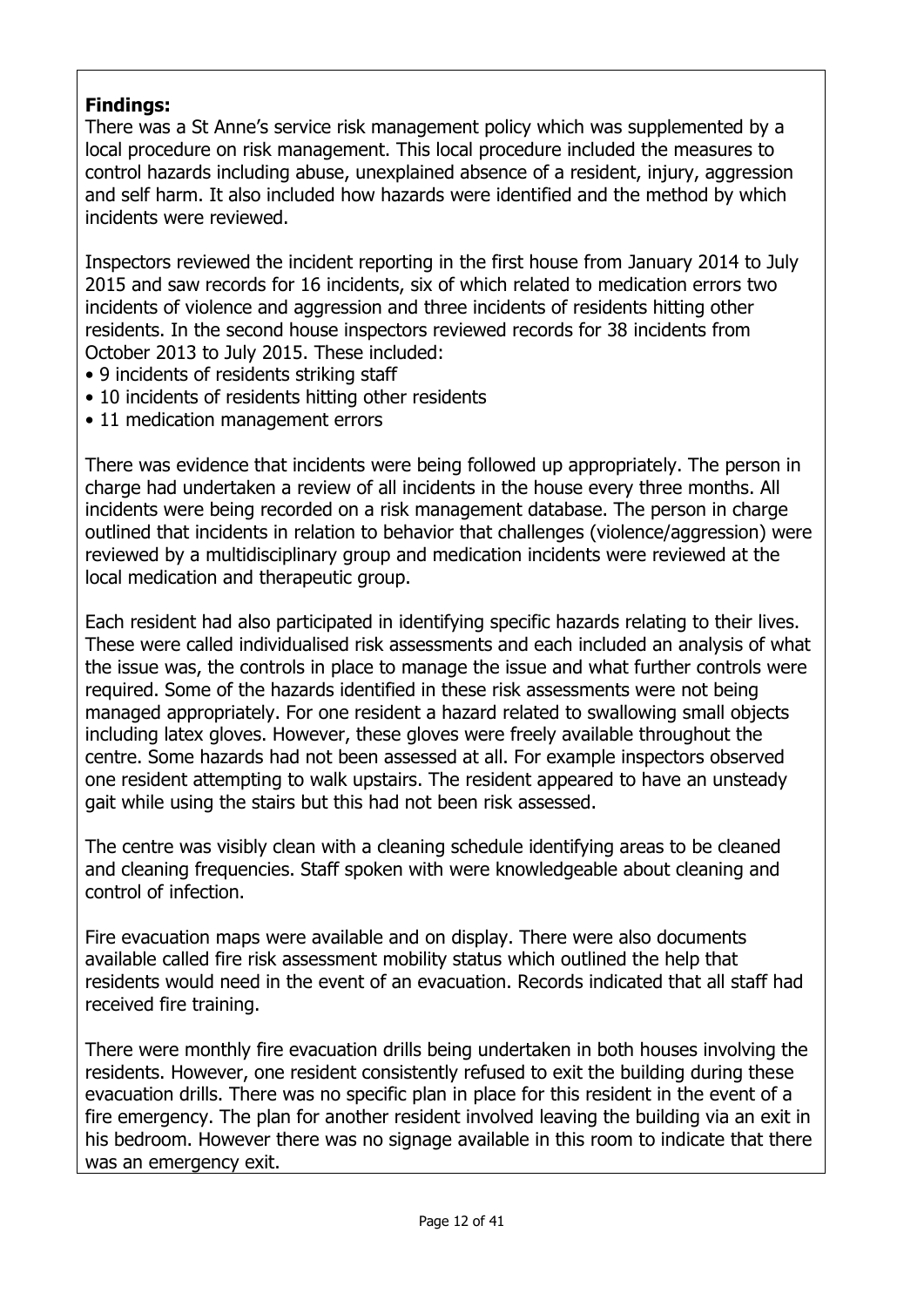The inspectors saw evidence that suitable fire prevention equipment was provided throughout the centre and the equipment was adequately maintained by means of:

- Servicing of fire alarm system and alarm panel in both houses July 2015
- fire extinguisher servicing and inspection in both houses October 2014
- servicing of emergency lighting in both houses July 2015.

#### **Judgment:**

Non Compliant - Moderate

### **Outcome 08: Safeguarding and Safety**

Measures to protect residents being harmed or suffering abuse are in place and appropriate action is taken in response to allegations, disclosures or suspected abuse. Residents are assisted and supported to develop the knowledge, self-awareness, understanding and skills needed for self-care and protection. Residents are provided with emotional, behavioural and therapeutic support that promotes a positive approach to behaviour that challenges. A restraint-free environment is promoted.

#### **Theme:**

Safe Services

# **Outstanding requirement(s) from previous inspection(s):**

This was the centre's first inspection by the Authority.

### **Findings:**

Inspectors found that the systems in place, including multi-disciplinary input and specialist behaviour support were not sufficient to support staff to manage behaviours that challenge.

The policy for use of restrictive practices was made available to inspectors. A multidisciplinary team was in place to assess the appropriate use of a restrictive practice prior to its use. Inspectors saw that not all restrictive practices had been assessed by this team. Where an assessment had been taken place, it was not always sufficient. The clear rationale and other less restrictive alternatives trialled or considered were not outlined in the assessment documentation. The risks and benefits of the use of restrictive practices were not clearly documented. It was not always clear from the assessment whether the views of the resident/family member/carer/advocate had been taken into account prior to the use of a restrictive practice. Protocols and assessments in relation to the use of restrictive practices were not reviewed at the intervals specified in the policy or on the assessment documentation.

Restrictive practices, such as the use of chemical and physical restraint, were used to facilitate procedures such as taking blood samples or dental examination. Inspectors saw that the documentation in relation to these incidents was not sufficiently detailed to ensure that the least restrictive agent or measure was used for the shortest duration possible. Where a protocol was in place for physical restraint to be used to facilitate the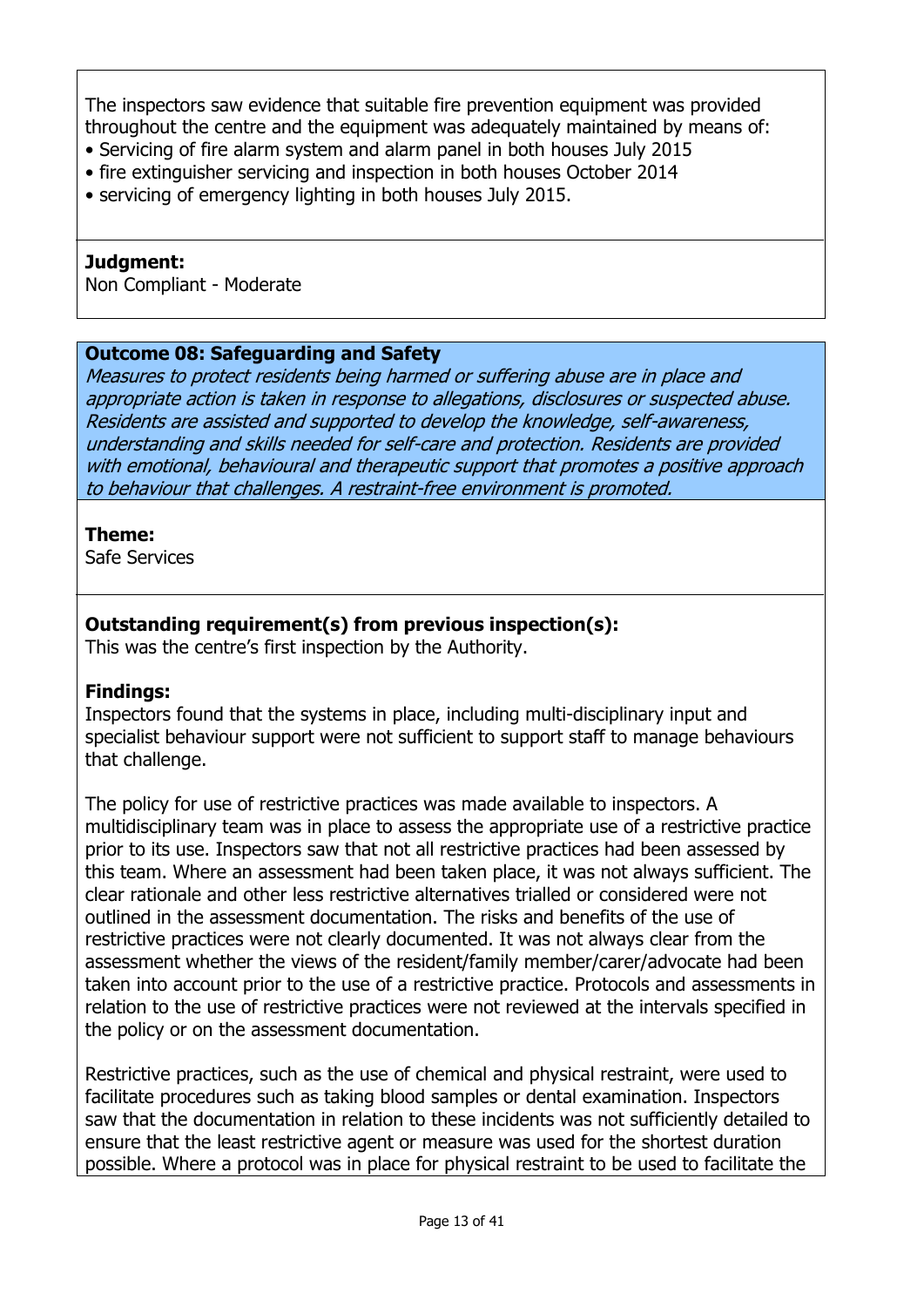taking of blood samples, it was not clear if a restrictive practice had been employed when the resident last had a blood sample taken in June 2015.

While residents had access to the multidisciplinary team in relation to managing their own behaviours, there had been no multidisciplinary team input into a sample of behaviour support plans viewed by inspectors. In one behaviour support plan there was a recording chart attached to the plan but there was no clear instruction as to whether staff were to complete these recording charts after an incident of behaviour that challenges. Inspectors saw incident report forms outlining incidents violent or aggressive behaviour by residents which indicated that staff did not have the appropriate skills or knowledge to manage behaviours that challenge.

There was a policy on the management and prevention of abuse of residents. The person in charge outlined that there had not been any allegations of abuse in the last three years. It was the policy of the service to refer any issues of residents hitting other residents to be reviewed by management. Records showed that this policy was being followed. Records showed that all staff had attended training on prevention of abuse of residents. A number of residents had received safety training called "streetwise programme".

### **Judgment:**

Non Compliant - Major

# **Outcome 09: Notification of Incidents**

A record of all incidents occurring in the designated centre is maintained and, where required, notified to the Chief Inspector.

#### **Theme:**

Safe Services

# **Outstanding requirement(s) from previous inspection(s):**

This was the centre's first inspection by the Authority.

### **Findings:**

It is a requirement that the person in charge notify the chief inspector within three working days of all serious adverse incidents including any allegation, suspected or confirmed of abuse of any resident. During an audit of quality and safety the provider nominee identified that not all incidents of residents assaulting other residents were being reported to the Authority.

It is also a requirement of the regulations that every three months the person in charge provided a summary of any occasion on which a restrictive procedure including physical, chemical or environmental restraint was used. Inspectors saw records that one resident was using a vest during transportation to restrict his movement. This resident was also using a full bodysuit at night. It was recorded in the records that the bodysuit was used as the resident "shreds his incontinence wear at night". Neither of these restrictions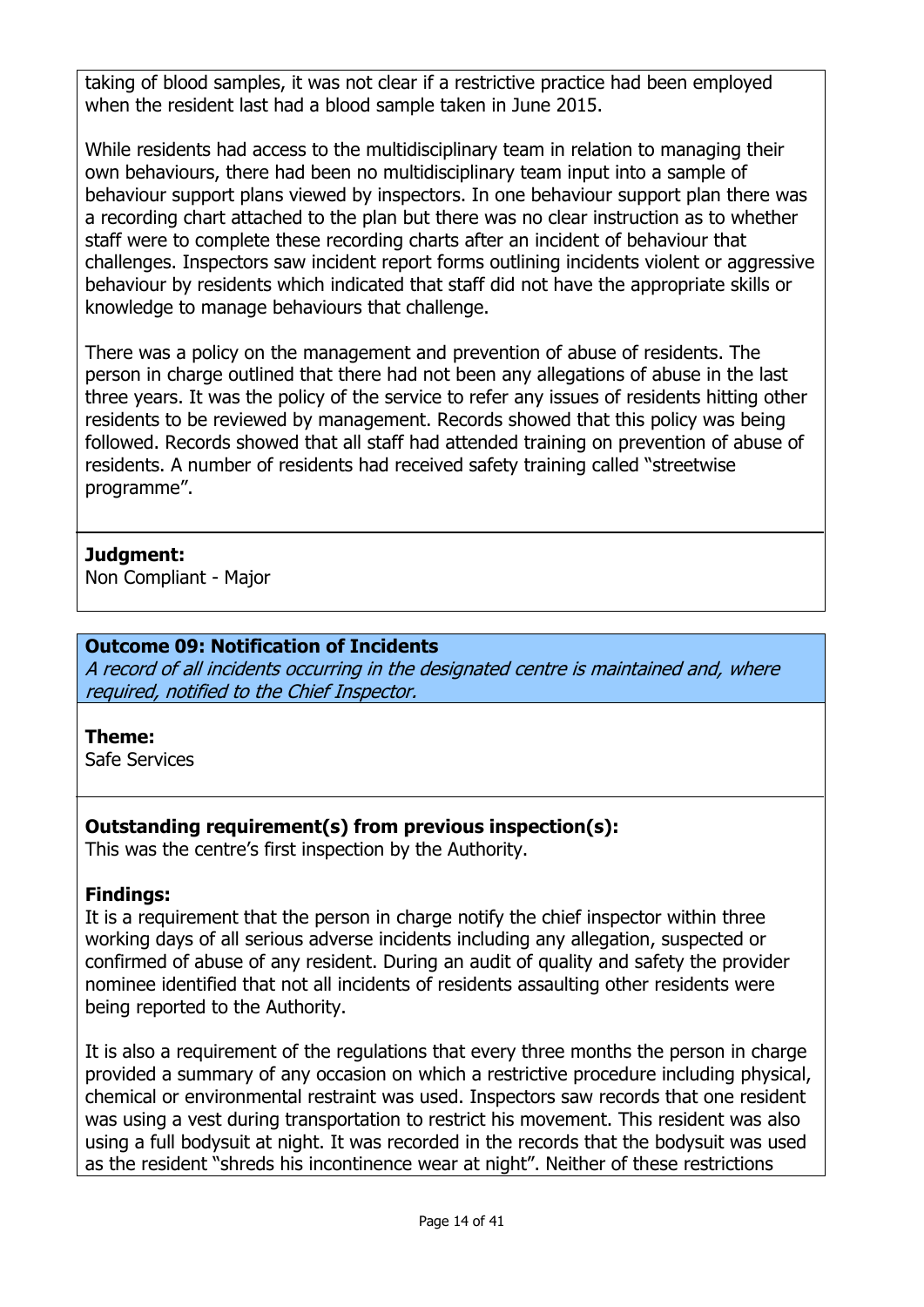### **Judgment:**

Non Compliant - Major

#### **Outcome 10. General Welfare and Development**

Resident's opportunities for new experiences, social participation, education, training and employment are facilitated and supported. Continuity of education, training and employment is maintained for residents in transition.

#### **Theme:**

Health and Development

### **Outstanding requirement(s) from previous inspection(s):**

This was the centre's first inspection by the Authority.

#### **Findings:**

The centre demonstrated a committment to resident's engaging in further education, training and lifelong learning. Some residents had completed leadership and advocacy programmes through the Department of Applied Social Science in Limerick Institute of Technology. One resident in his life story book showed inspectors photographs of the graduation day and graduation photographs were prominently displayed in the main living room.

Inspectors reviewed the policy on access to education, training and development which had been reviewed in March 2015. Each resident was facilitated to attend an appropriate day service in the surrounding area and transport was provided. Some residents were supported to travel to these centres independently.

A number of residents who spoke with the inspectors outlined that they worked parttime in local businesses including a coffee shop and the local shop.

The inspector observed that residents had opportunities to participate in activities that were meaningful and purposeful to them. Inspectors observed that was a good level of activity in the evenings. Activity planners included that residents had the choice of relaxing at home, going out for meals with friends, shopping and attending Special Olympics. At weekends, some residents stayed with family and social outings to the cinema, shops, restaurants and places of local interest were organised for residents who stayed in the centre.

# **Judgment:**

**Compliant**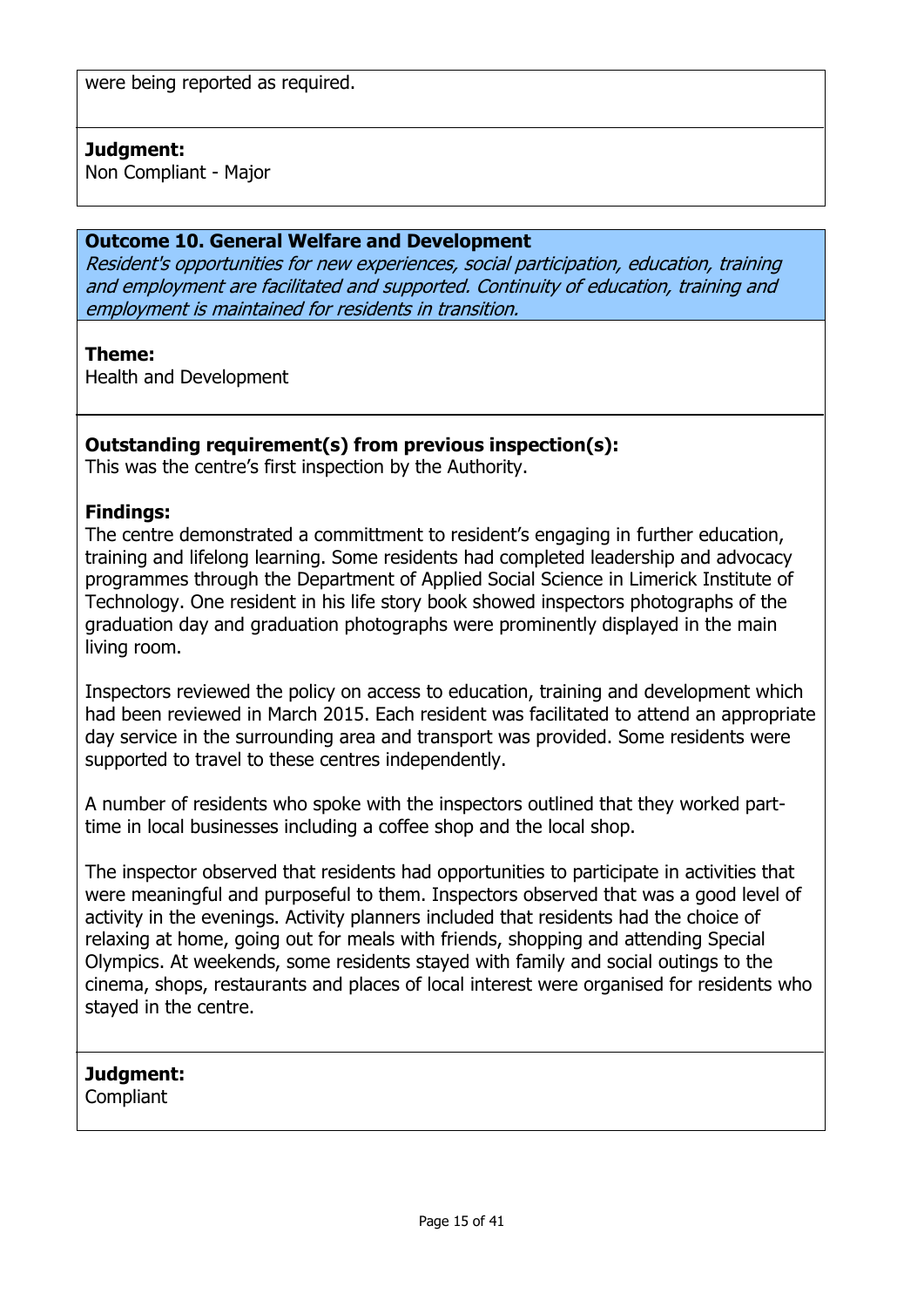### **Outcome 11. Healthcare Needs**

Residents are supported on an individual basis to achieve and enjoy the best possible health.

#### **Theme:**

Health and Development

### **Outstanding requirement(s) from previous inspection(s):**

This was the centre's first inspection by the Authority.

#### **Findings:**

Inspectors noted that residents' healthcare needs were met through timely access to health care services and appropriate treatment and therapies.

A medical practitioner of their choice was available to each resident and an "out of hours" service was available if required. Inspectors saw that residents were reviewed by the medical practitioner regularly. Medical advice and consultation in the event of clinical deterioration was seen to be sought in a timely fashion. Where referrals were made to specialist services or consultants, inspectors saw that staff supported residents to attend appointments.

In line with their needs, residents had on going access to allied healthcare professionals including dental, psychiatry, speech and language, optical, chiropody, dietician and psychology.

Evidence based assessment tools being used to identify and monitor residents' healthcare needs. Residents' weight was monitored on a monthly basis or more frequently in line with their needs.

Care plans were developed to meet residents' healthcare needs. Care plans were updated following assessments by allied healthcare professionals, consultations with medical practitioner and results of investigations and tests. Information within care plans was generally person-centred, comprehensive and would guide staff in meeting residents' needs. However, some inconsistencies were observed. A care plan was not developed following a diagnosis of a transient ischemic attack (TIA) or 'mini stroke'. Where a resident had a reserve prescription for an antibiotic in case of clinical deterioration, the care plan did not contain sufficient information to guide non-nursing staff to recognise the signs of clinical deterioration and to ensure that the treatment is started in a timely and appropriate fashion.

Inspectors saw that, based on a sample of records reviewed, residents' wishes in relation to care at times of illness or end of life had not been ascertained. Therefore, information would not be available to guide staff in meeting residents' needs whilst respecting their dignity, autonomy, rights and wishes.

Inspectors observed that residents were encouraged and enabled to make healthy living choices in relation to exercise, weight control and healthy eating. Healthy eating plans had been developed for residents to support them in achieving and maintaining a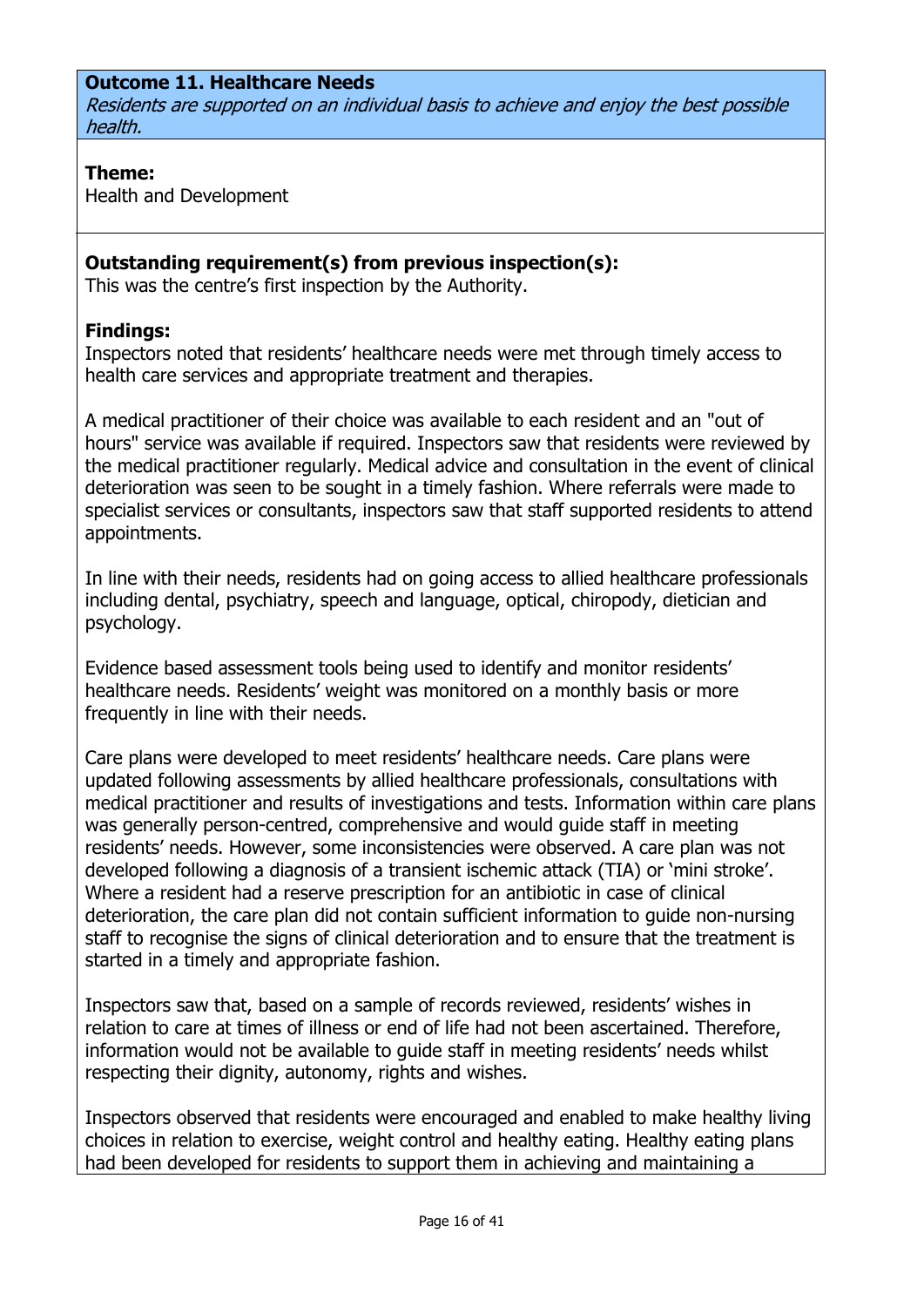healthy weight. Residents were encouraged to be active through swimming and walking. Some residents had access to exercise equipment in their residence.

Residents were encouraged to be involved in the preparation and cooking each meal. A menu plan was displayed in each premises and staff reported that a number of options were available for each meal. The meals outlined in the menu plans were nutritious and varied Inspectors saw that there were ample supplies and choice of fresh food available for the preparation of meals. Outside of set mealtimes residents had access to a selection of refreshments and snacks in each house. Inspectors observed that residents were facilitated to prepare their own refreshments and snacks. There was adequate provision for residents to store food in hygienic conditions. The specialist advice of speech and language therapists in relation to the provision of food and fluids of a modified consistency was seen to be implemented by both staff and residents who prepare their own meals and snacks.

# **Judgment:**

Non Compliant - Moderate

### **Outcome 12. Medication Management**

Each resident is protected by the designated centres policies and procedures for medication management.

#### **Theme:**

Health and Development

# **Outstanding requirement(s) from previous inspection(s):**

This was the centre's first inspection by the Authority.

### **Findings:**

Medications for residents were supplied by local community pharmacies. Staff confirmed that there was appropriate involvement by the pharmacist in accordance with guidance issued by the Pharmaceutical Society of Ireland. There was a comprehensive medication policy that detailed the procedures for safe ordering, prescribing, storage, administration and disposal of medicines. The policy had been reviewed in October 2014. Staff with whom inspectors spoke confirmed that there was a checking process in place to confirm that the medicines delivered correspond with the medication prescription records.

Staff demonstrated an understanding of medication management and adherence to guidelines and regulatory requirements. Residents' medication was stored and secured in a locked cupboard in each premises and there was a robust key holding procedure. Staff confirmed that medicines requiring additional controls were not in use at the time of inspection.

An inspector observed that compliance aids were used by staff to administer medications to residents. Compliance aids were clearly labelled to allow staff to identify individual medicines.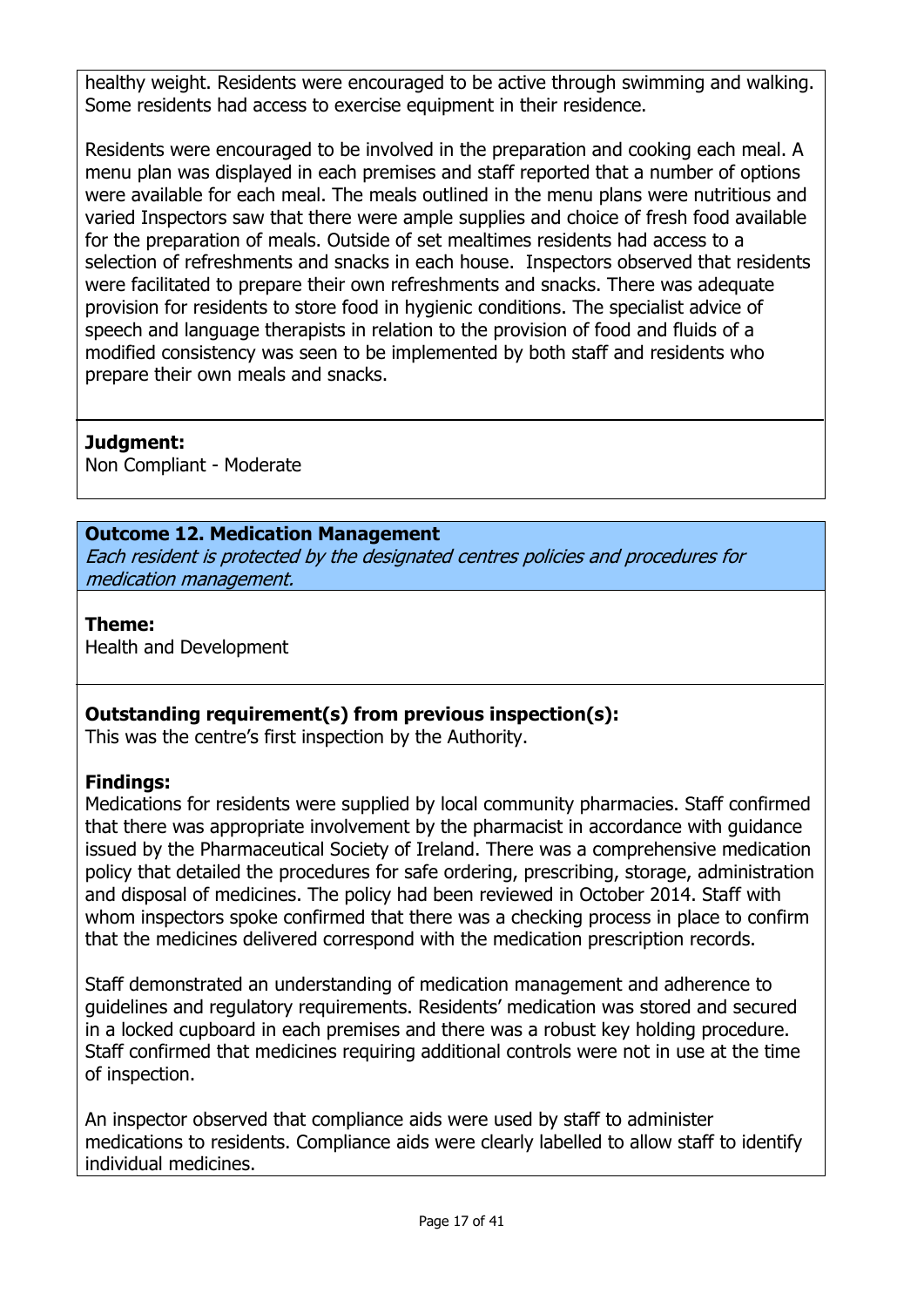A sample of medication prescription and administration records was reviewed by an inspector. The practice of transcription was in line with guidance issued by An Bord Altranais agus Cnáimhseachais and the centre specific policy. Medication administration sheets identified the medications on the prescription sheet and allowed space to record comments on withholding or refusing medications. However, the inspector noted that transcription was not always accurate and did not reflect the medicines administered. For example, the resident was being administered an extended release formulation of a medicine as prescribed by the consultant but the transcribed record stated that an immediate release formulation was to be administered.

A photograph of the resident was used to identify residents who were unable to verbally confirm their identity. Inspectors saw that the photos were not recent and therefore there was a risk of medicines being administered to another resident due to mistaken identity.

Resident specific medication administration procedures had been developed where appropriate. The procedures were person centred and gave clear guidance to staff in relation to administering medications to the resident in line with their wishes and needs.

Staff outlined the manner in which medications which are out of date or dispensed to a resident but are no longer needed are stored in a secure manner, segregated from other medicinal products and are returned to the pharmacy for disposal.

The results of a medication management audit were made available to inspectors. The audit identified pertinent deficiencies and inspectors confirmed that actions had been completed. This was augmented by a weekly checklist completed by staff to check that documentation was accurate and storage was safe,

Training had been provided to staff on medication management and the administration of buccal midazolam.

An inspector reviewed a sample of medication incident forms and saw that errors were identified, reported on an incident form and there were arrangements in place for investigating incidents. However, the preventative actions were not always identified.

### **Judgment:**

Non Compliant - Moderate

### **Outcome 13: Statement of Purpose**

There is a written statement of purpose that accurately describes the service provided in the centre. The services and facilities outlined in the Statement of Purpose, and the manner in which care is provided, reflect the diverse needs of residents.

### **Theme:**

Leadership, Governance and Management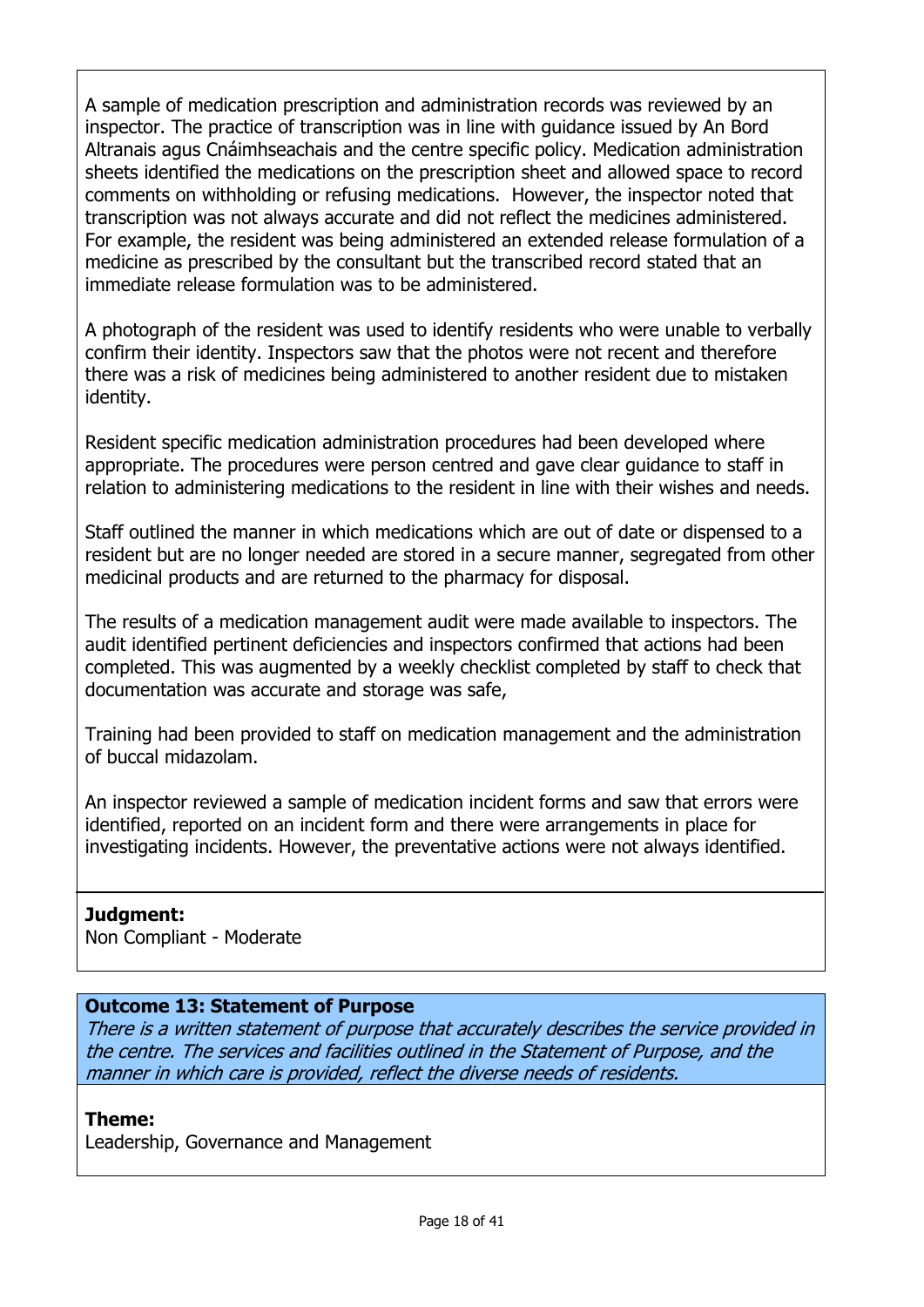# **Outstanding requirement(s) from previous inspection(s):**

This was the centre's first inspection by the Authority.

# **Findings:**

Inspectors found that the care provided was accurately described in the statement of purpose.

The statement of purpose described the service and facilities provided. It identified the staffing structures and numbers of staff in whole time equivalents. It also described the aims, objectives and ethos of the centre.

# **Judgment:**

**Compliant** 

### **Outcome 14: Governance and Management**

The quality of care and experience of the residents are monitored and developed on an ongoing basis. Effective management systems are in place that support and promote the delivery of safe, quality care services. There is a clearly defined management structure that identifies the lines of authority and accountability. The centre is managed by a suitably qualified, skilled and experienced person with authority, accountability and responsibility for the provision of the service.

### **Theme:**

Leadership, Governance and Management

# **Outstanding requirement(s) from previous inspection(s):**

This was the centre's first inspection by the Authority.

# **Findings:**

Overall inspectors were not satisfied that there were effective governance arrangements in place as the provider nominee had responsibility for 15 centres and the person in charge had responsibility for four centres.

In relation to governance there had been a recent appointment of a senior clinical nurse manager who had been given responsibility for this centre and three other designated centres. The senior clinical nurse manager was a registered nurse in intellectual disability. The person in charge reported directly to this senior clinical nurse manager.

The nominee on behalf of the Daughters of Charity Services was a registered general nurse and a registered nurse in intellectual disability. She had been appointed in February 2015 as services manager in this service in North Tipperary/Offaly and had previously worked as services manager in the Limerick region. The provider nominee had responsibility for 15 centres across a wide area.

The area manager was the nominated person in charge and had a General National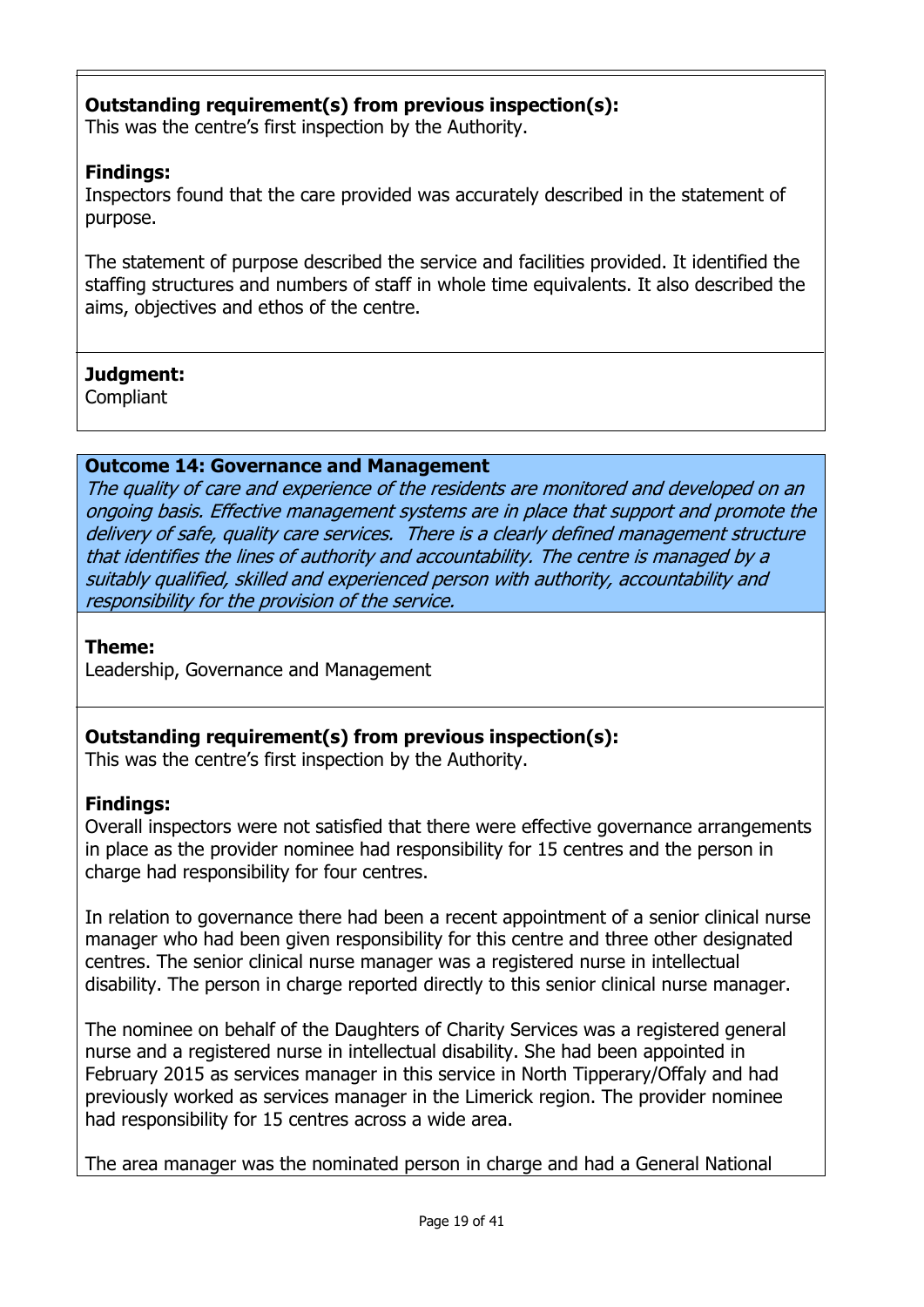Vocational Qualification (GNVQ) level 2 in health and social care from Britain. He had over ten years experience of working with people with a disability in Britain and had been the area manager with the Daughters of Charity service since 2006. He outlined to inspectors that he was applying to undertaking a diploma course in social care in National University of Ireland, Galway. However, he was also appointed as person in charge for a number of other centres across a broad geographical area.

The inspectors outlined concerns that these management arrangements across a number of centres could not ensure effective governance, operational management and administration of the designated centres concerned. The provider nominee outlined a plan to reduce the burden on the person in charge with a recruitment process currently underway for a further clinical nurse manager.

An annual review of the quality and safety of care of the service dated 21.11.2014 had been completed by the Quality and Risk Officer for the service. The provider had ensured that unannounced visits to each house within the designated centre had been completed as required by the regulations. Inspectors found that the most recent provider in relation to quality and safety was comprehensive.

Inspectors reviewed the available audits for this centre which were for medication management completed in November 2014 and infection control in May 2015. The senior clinical nurse manager outlined plans for increasing the number of audits currently taking place to provide assurance around the quality and safety of the service.

### **Judgment:**

Non Compliant - Major

### **Outcome 15: Absence of the person in charge**

The Chief Inspector is notified of the proposed absence of the person in charge from the designated centre and the arrangements in place for the management of the designated centre during his/her absence.

#### **Theme:**

Leadership, Governance and Management

# **Outstanding requirement(s) from previous inspection(s):**

This was the centre's first inspection by the Authority.

### **Findings:**

There had not been any period where the person in charge was absent for 28 days or more since the last inspection. The person in charge and the nominated registered provider were aware of the obligation to inform the Chief Inspector if there was any proposed absence of the person in charge.

There were clear arrangements to cover for the absence of the person in charge with the senior clinical nurse manager having responsibility for management of the centre.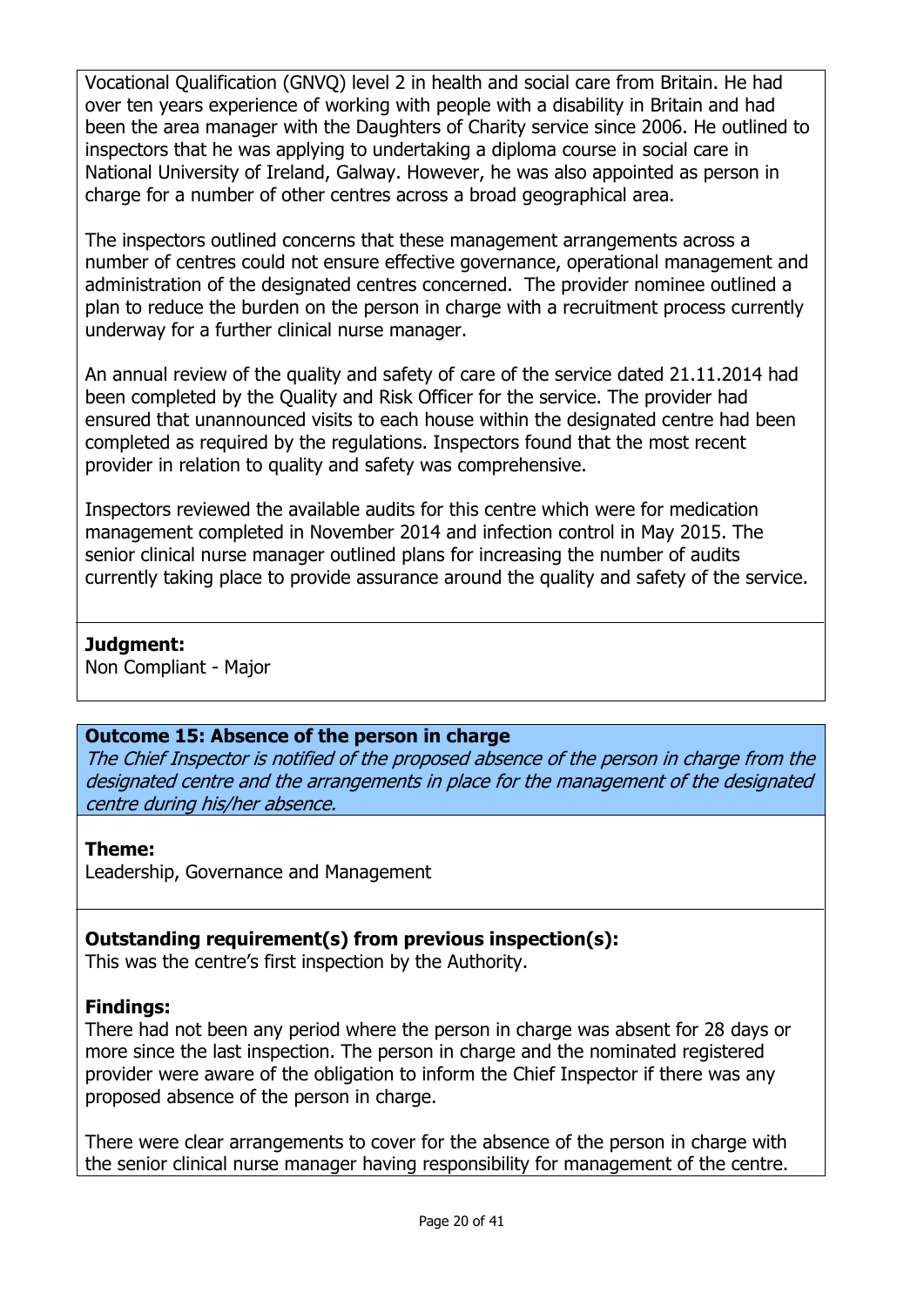Inspectors were satisfied that she had the requisite skills and experience to deputise when necessary.

#### **Judgment:**

Compliant

### **Outcome 16: Use of Resources**

The centre is resourced to ensure the effective delivery of care and support in accordance with the Statement of Purpose.

#### **Theme:**

Use of Resources

#### **Outstanding requirement(s) from previous inspection(s):**

This was the centre's first inspection by the Authority.

#### **Findings:**

The inspectors formed the opinion that the centre was resourced to ensure the effective delivery of care and support in accordance with the statement of purpose. The centre was maintained to a good standard inside and out and had fully equipped kitchens and laundry. Equipment and furniture was provided in accordance with residents' wishes. Maintenance requests were dealt with promptly. There were suitable social care staff and nursing staff available to assist residents. St Anne's service was currently funding a number of staff to achieve a formal recognised qualification relevant to the role of care assistant.

#### **Judgment:**

Compliant

#### **Outcome 17: Workforce**

There are appropriate staff numbers and skill mix to meet the assessed needs of residents and the safe delivery of services. Residents receive continuity of care. Staff have up-to-date mandatory training and access to education and training to meet the needs of residents. All staff and volunteers are supervised on an appropriate basis, and recruited, selected and vetted in accordance with best recruitment practice.

#### **Theme:**

Responsive Workforce

### **Outstanding requirement(s) from previous inspection(s):**

This was the centre's first inspection by the Authority.

#### **Findings:**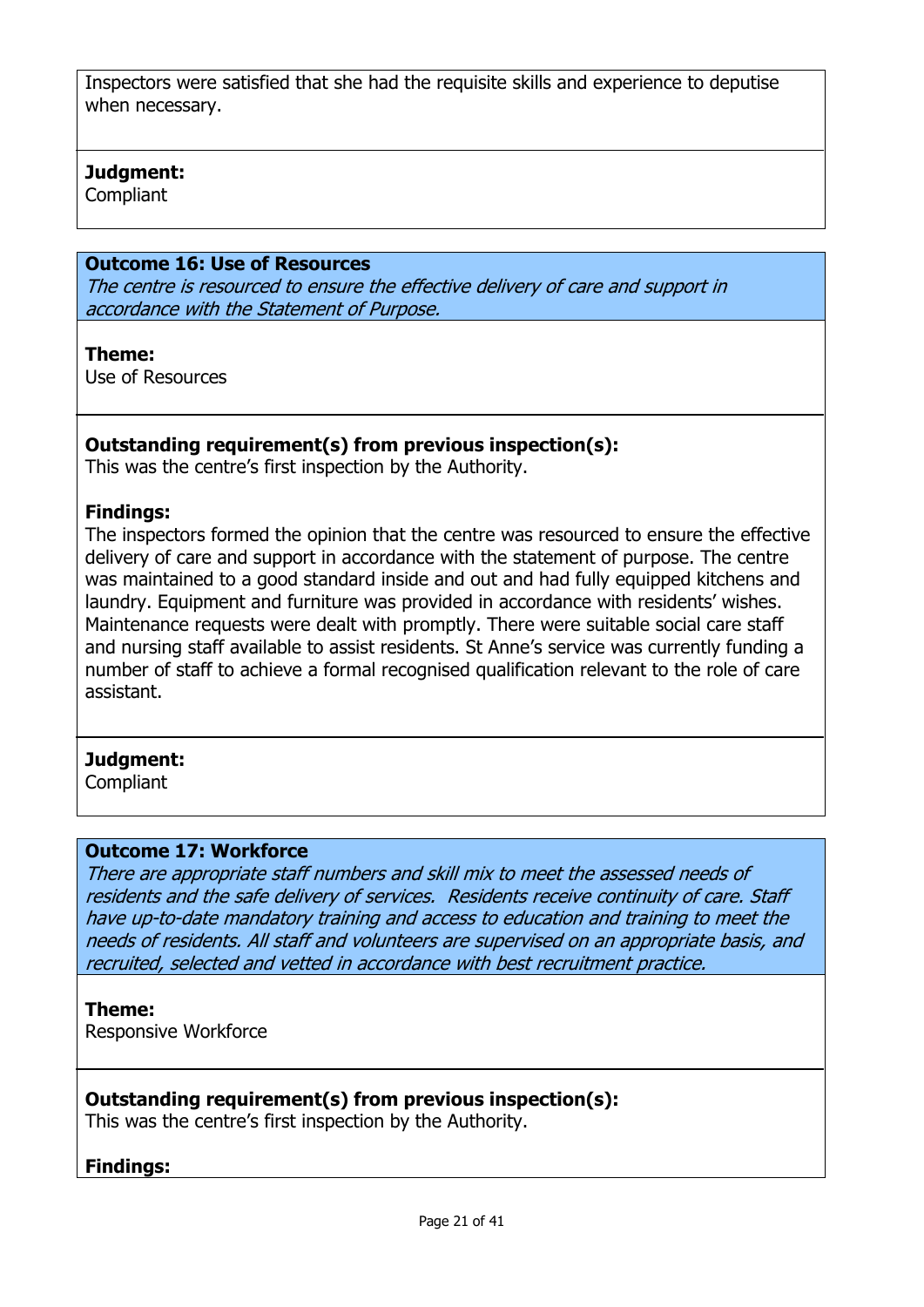As evidenced under Outcomes 5 and 11, it was not demonstrated that staff had the required skills and qualifications to:

- Ensure each resident had a comprehensive assessment of their needs
- residents' health needs were met
- personal plans were effective and took into account changes in circumstances and new developments and
- support residents with behaviours that may challenge.

The person in charge outlined that there had been a number of recent staff retirements from the service with new staff being re-deployed to this centre.

There was a staff rota, which was properly maintained. There were two staff on at all times during waking hours.

Staff files were held centrally and were not reviewed as part of this inspection.

### **Judgment:**

Non Compliant - Major

### **Outcome 18: Records and documentation**

The records listed in Part 6 of the Health Act 2007 (Care and Support of Residents in Designated Centres for Persons (Children and Adults) with Disabilities) Regulations 2013 are maintained in a manner so as to ensure completeness, accuracy and ease of retrieval. The designated centre is adequately insured against accidents or injury to residents, staff and visitors. The designated centre has all of the written operational policies as required by Schedule 5 of the Health Act 2007 (Care and Support of Residents in Designated Centres for Persons (Children and Adults) with Disabilities) Regulations 2013.

### **Theme:**

Use of Information

# **Outstanding requirement(s) from previous inspection(s):**

This was the centre's first inspection by the Authority.

# **Findings:**

In one resident's healthcare file seen by the inspectors some relevant healthcare information was being filed loosely. This system did not adequately ensure that relevant healthcare information was available to plan care for residents.

A directory of residents was maintained in the centre and was made available to the inspectors.

There was a policy on the provision of information to residents and a residents' guide was available which included:

• A summary of the services and facilities provided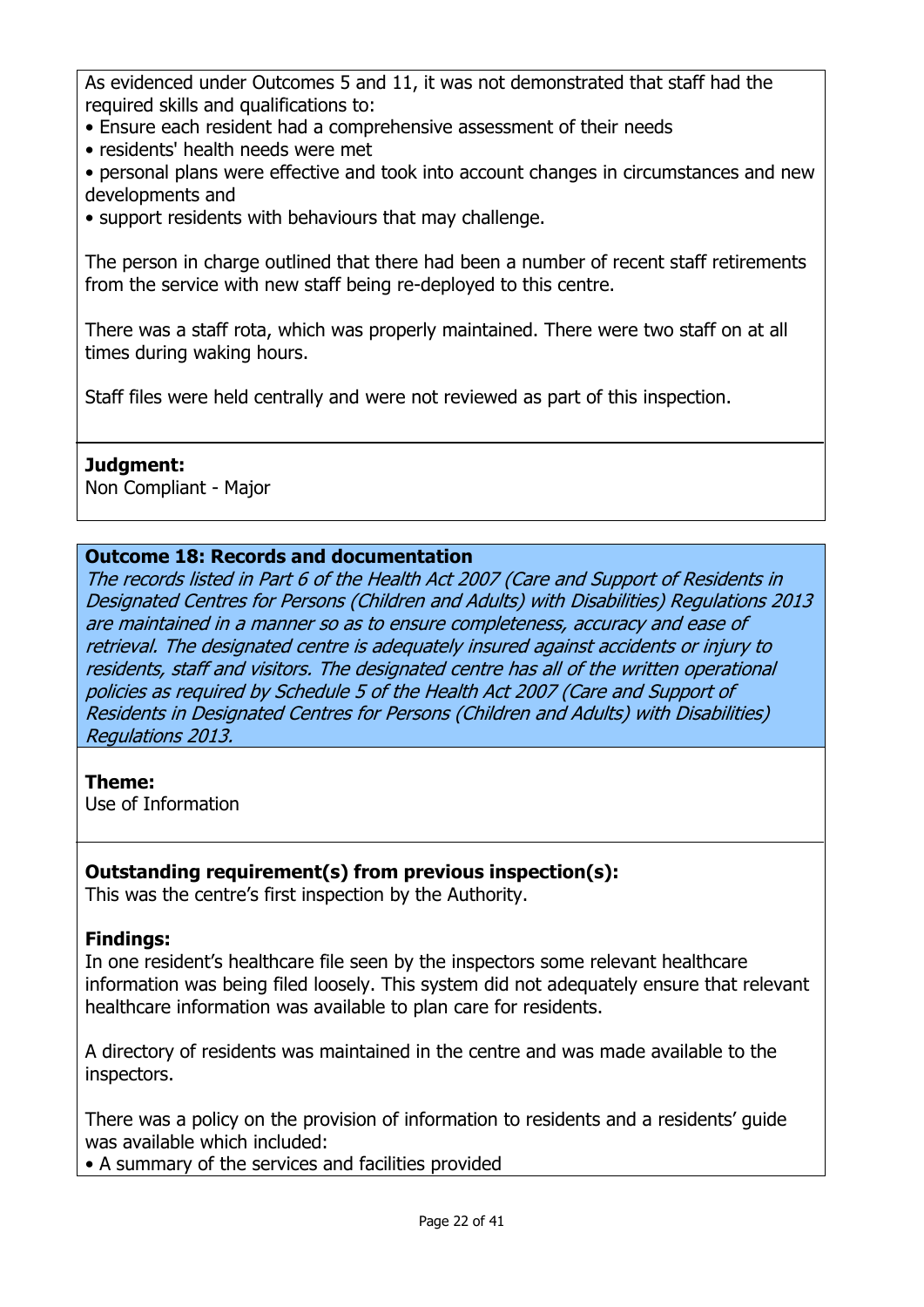- the terms and conditions relating to residency
- arrangements for resident involvement in the running of the centre
- how to access previous inspection reports
- complaints procedure
- arrangements for visits.

The inspectors were provided with a copy of an insurance certificate which confirmed that there was up to date insurance cover.

As referenced throughout this report most of the required policies and procedures were up to date. Staff with whom the inspector spoke demonstrated an understanding of specific polices such as the medication policy, risk management and the complaints policy. However, the policy on nutrition and hydration was not fully reflected in practice. The centre-specific policy detailed that the Malnutrition Universal Screening Tool (MUST) be calculated for each resident on a monthly basis. However, inspectors saw that this was not completed for each resident.

#### **Judgment:**

Substantially Compliant

#### **Closing the Visit**

At the close of the inspection a feedback meeting was held to report on the inspection findings.

#### **Acknowledgements**

The inspector wishes to acknowledge the cooperation and assistance of all the people who participated in the inspection.

### **Report Compiled by:**

Kieran Murphy Inspector of Social Services Regulation Directorate Health Information and Quality Authority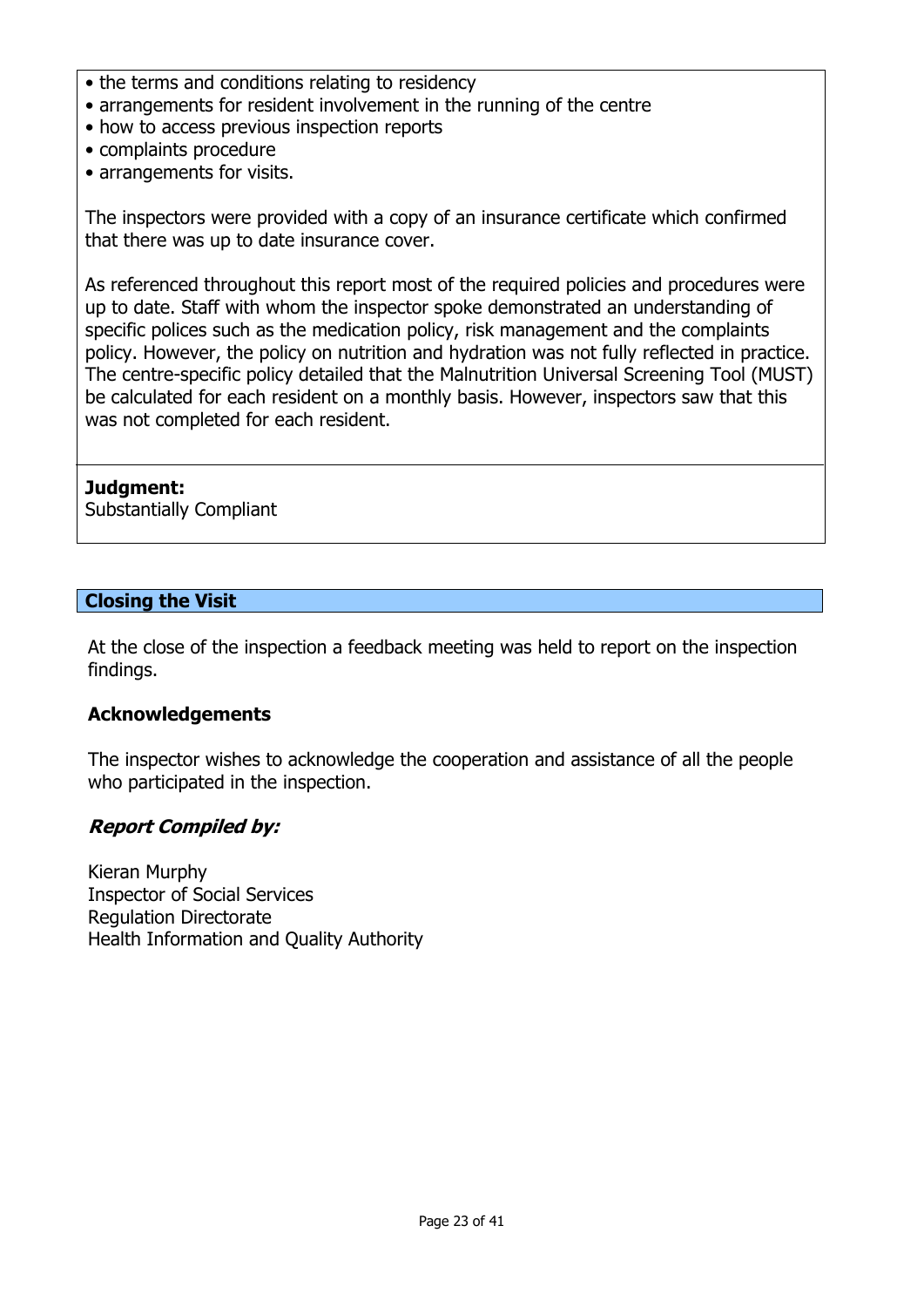# **Health Information and Quality Authority Regulation Directorate**



# **Action Plan**

An tÚdarás Um Fhaisnéis agus Cáilíocht Sláinte

### **Provider's response to inspection report<sup>1</sup>**

| <b>Centre name:</b>        | A designated centre for people with disabilities<br>operated by Daughters of Charity Disability<br>Support Services Ltd. |
|----------------------------|--------------------------------------------------------------------------------------------------------------------------|
| <b>Centre ID:</b>          | OSV-0005161                                                                                                              |
| <b>Date of Inspection:</b> | 28 July 2015                                                                                                             |
| Date of response:          | 14 September 2015                                                                                                        |

#### **Requirements**

This section sets out the actions that must be taken by the provider or person in charge to ensure compliance with the Health Act 2007 (Care and Support of Residents in Designated Centres for Persons (Children And Adults) With Disabilities) Regulations 2013, Health Act 2007 (Registration of Designated Centres for Persons (Children and Adults with Disabilities) Regulations 2013 and the National Standards for Residential Services for Children and Adults with Disabilities.

All registered providers should take note that failure to fulfil your legal obligations and/or failure to implement appropriate and timely action to address the non compliances identified in this action plan may result in enforcement action and/or prosecution, pursuant to the Health Act 2007, as amended, and Regulations made thereunder.

### **Outcome 01: Residents Rights, Dignity and Consultation**

**Theme:** Individualised Supports and Care

#### **The Registered Provider is failing to comply with a regulatory requirement in the following respect:**

There was evidence that for one resident senior members of staff from St Anne's service had provided consent in relation to administration of vaccines and other medical procedures.

### **1. Action Required:**

 $\overline{a}$ 

 $<sup>1</sup>$  The Authority reserves the right to edit responses received for reasons including: clarity; completeness; and,</sup> compliance with legal norms.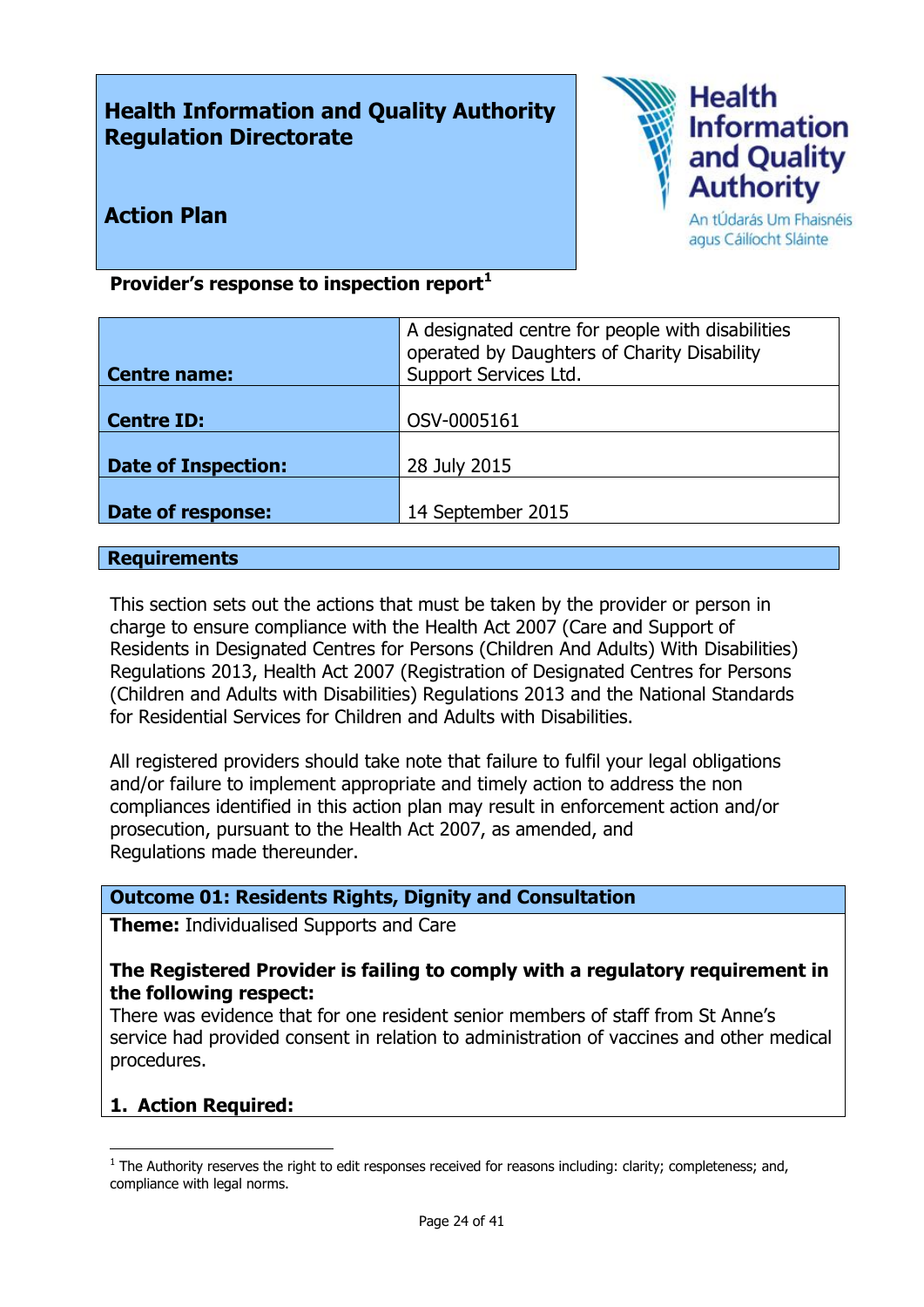Under Regulation 09 (2) (a) you are required to: Ensure that each resident, in accordance with his or her wishes, age and the nature of his or her disability, participates in and consents, with supports where necessary, to decisions about his or her care and support

### **Please state the actions you have taken or are planning to take:**

The Person in Charge and home manager will ensure that all residents will consent for their own procedures where they have the capacity to do so. Where a medical procedure is required and consent from the service user is not obtainable – consent will be sought with the support of an advocate or procedure will be carried out based on a medical decision by the General Practitioner.

### **Proposed Timescale:** 04/09/2015

**Theme:** Individualised Supports and Care

### **The Registered Provider is failing to comply with a regulatory requirement in the following respect:**

The decision making process was not documented in relation to one resident paying for private medical/surgical consultation from their personal funds. It was not clear if the residents had been involved in the decision and if independent advice has been sought and provided to the residents.

### **2. Action Required:**

Under Regulation 09 (2) (a) you are required to: Ensure that each resident, in accordance with his or her wishes, age and the nature of his or her disability, participates in and consents, with supports where necessary, to decisions about his or her care and support

### **Please state the actions you have taken or are planning to take:**

All staff in the centre will receive training from the Nominee Provider and the Director of Finance on the appropriate management of service user's finances and including all service users in decision making around all uses of their finances in September 2015.

### **Proposed Timescale:** 15/09/2015

**Theme:** Individualised Supports and Care

### **The Person in Charge (PIC) is failing to comply with a regulatory requirement in the following respect:**

Records of residents' personal valuables and furniture were not kept up to date

# **3. Action Required:**

Under Regulation 12 (1) you are required to: Ensure that, insofar as is reasonably practicable, each resident has access to and retains control of personal property and possessions and, where necessary, support is provided to manage their financial affairs.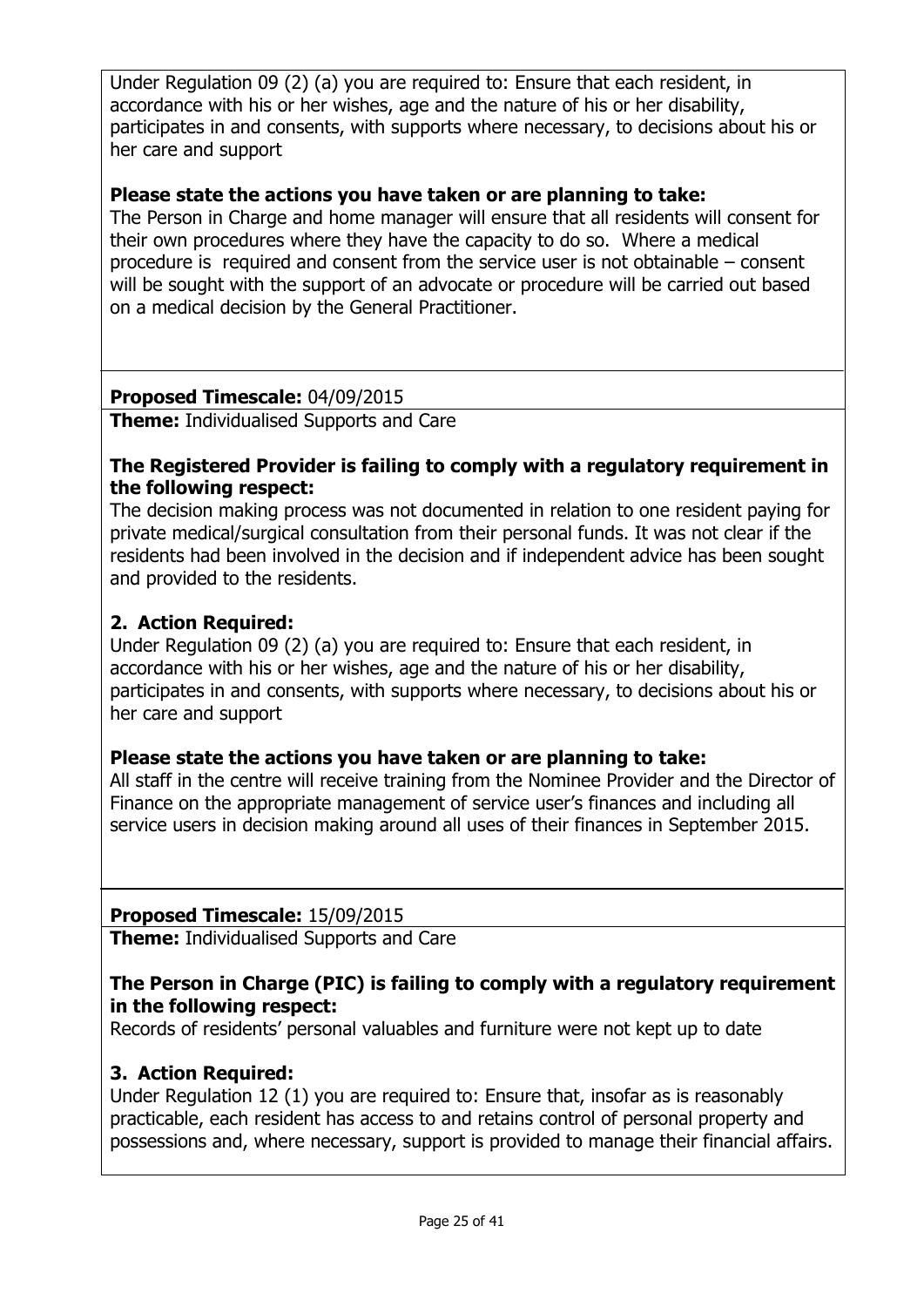### **Please state the actions you have taken or are planning to take:**

The Person in Charge with the house manager will ensure that each service user will have a detailed and up to date inventory of personal possessions. This inventory will be updated as new personal items are acquired. This will be audited by the Person in Charge quarterly.

### **Proposed Timescale:** 25/09/2015

**Theme:** Individualised Supports and Care

### **The Person in Charge (PIC) is failing to comply with a regulatory requirement in the following respect:**

Receipts for expenditure by residents were not always countersigned by a second member of staff or the resident to ensure transparency.

### **4. Action Required:**

Under Regulation 12 (1) you are required to: Ensure that, insofar as is reasonably practicable, each resident has access to and retains control of personal property and possessions and, where necessary, support is provided to manage their financial affairs.

### **Please state the actions you have taken or are planning to take:**

The Nominee Provider and the Director of Finance will provide training to all staff on the appropriate management of finance. This will include training around management and recording of expenditure and the need to ensure all receipts are signed by 2 people – one of which will be the service user where they have the capacity to do so.

# **Proposed Timescale:** 15/09/2015

**Theme:** Individualised Supports and Care

### **The Person in Charge (PIC) is failing to comply with a regulatory requirement in the following respect:**

Records seen by inspectors indicated that on a number of occasions residents were paying in excess of €10 for staff meals/snacks on social outings.

### **5. Action Required:**

Under Regulation 12 (1) you are required to: Ensure that, insofar as is reasonably practicable, each resident has access to and retains control of personal property and possessions and, where necessary, support is provided to manage their financial affairs.

### **Please state the actions you have taken or are planning to take:**

The Nominee Provider and the Director of Finance will provide training to all staff on the Service Patient Private Property Policy to ensure all staff have a knowledge of same and adhere to its guidance. The resident will be reimbursed.

### **Proposed Timescale:** 15/09/2015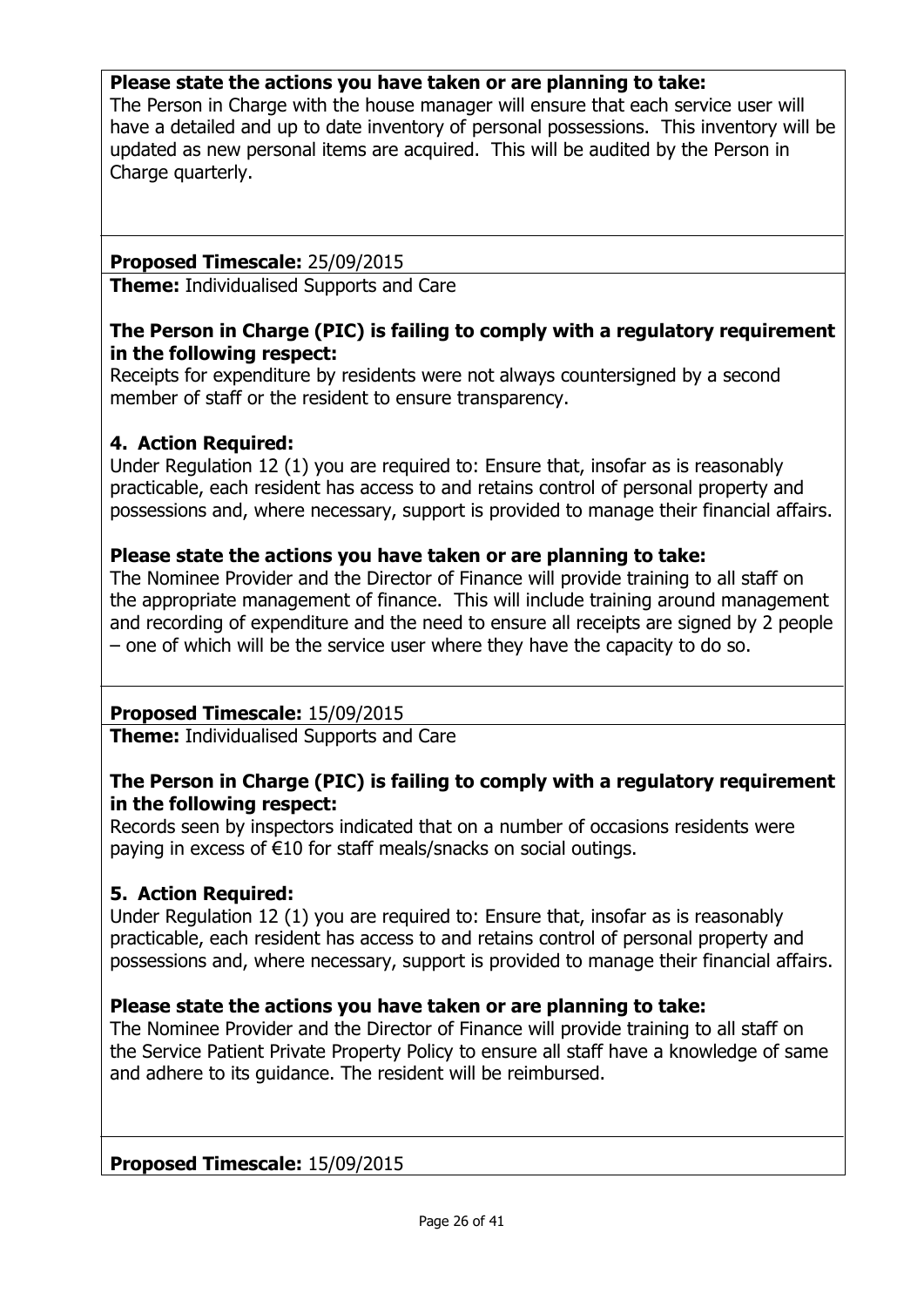**Theme:** Individualised Supports and Care

# **The Person in Charge (PIC) is failing to comply with a regulatory requirement in the following respect:**

A financial receipt for one resident appeared to indicate that the resident had paid for a staff meal/snack while the staff was accompanying the resident to a hospital appointment.

# **6. Action Required:**

Under Regulation 12 (1) you are required to: Ensure that, insofar as is reasonably practicable, each resident has access to and retains control of personal property and possessions and, where necessary, support is provided to manage their financial affairs.

# **Please state the actions you have taken or are planning to take:**

The Nominee Provider and the Director of Finance will provide training to all staff of the centre on the Patient Private Property Guideline to ensure it is adhered to. The service user will be reimbursed for this meal cost.

# **Proposed Timescale:** 15/09/2015

**Theme:** Individualised Supports and Care

### **The Person in Charge (PIC) is failing to comply with a regulatory requirement in the following respect:**

There weren't any records available of discussion with or advice given to the resident in relation to the purchase of curtains for over  $E1400$ . There was no record of any input from an independent advocate in relation to these purchases. There was no record of any rationale from the service provider as to the reason why these purchases were made by the resident.

# **7. Action Required:**

Under Regulation 12 (1) you are required to: Ensure that, insofar as is reasonably practicable, each resident has access to and retains control of personal property and possessions and, where necessary, support is provided to manage their financial affairs.

# **Please state the actions you have taken or are planning to take:**

The Nominee Provider has ensured that the resident has been reimbursed for the curtains, any resident who has purchased items that should have been purchased by the service will be reimbursed for the amount spent. Service user's will have access to independent advocates and service users will be involved in all decision making around their finances. The Nominee Provider and the Director of Finance will provide training to staff and managers on the Patient Private Property Guideline to ensure good practice and safeguard residents finances.

### **Proposed Timescale:** 19/05/2015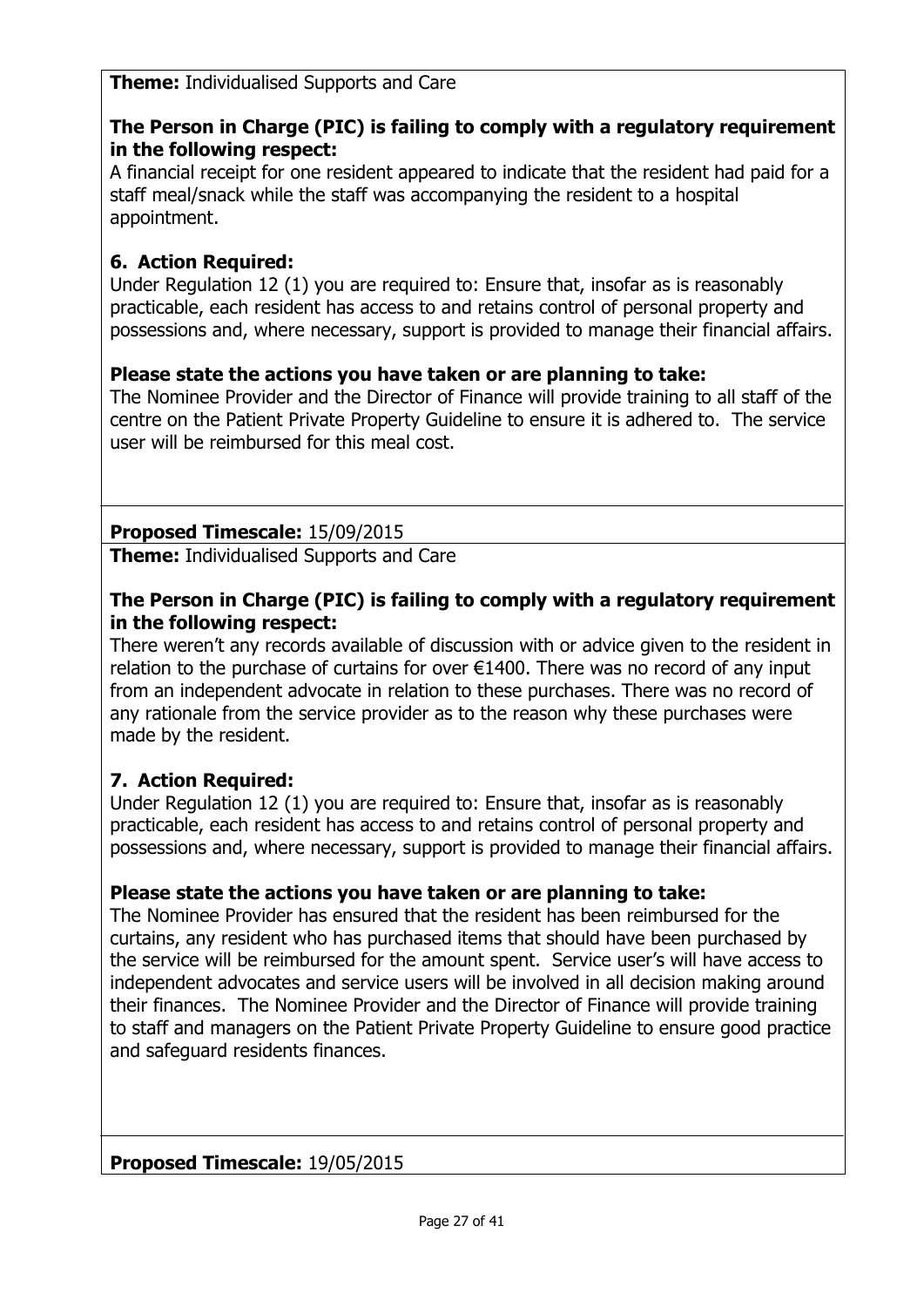**Theme:** Individualised Supports and Care

### **The Registered Provider is failing to comply with a regulatory requirement in the following respect:**

Inspectors saw a record of a complaint relating to one resident's person centred planning process but this had not been recorded in the complaints log.

# **8. Action Required:**

Under Regulation 34 (2) (d) you are required to: Ensure that complainants are informed promptly of the outcome of their complaints and details of the appeals process.

### **Please state the actions you have taken or are planning to take:**

The Nominee Provider has circulated a memo to state that all complaints must be logged. The Nominee Provider with the Clinical Nurse Manager 3 will deliver further training on the Complaints Policy and process to the centre. The Person in Charge will audit the complaints log to ensure complaints are being recorded and addressed in a correct manner. These will be audited quarterly. Complaints will be an agenda item at all centre meetings for staff to ensure shared learning.

# **Proposed Timescale:** 14/10/2015

# **Outcome 04: Admissions and Contract for the Provision of Services**

**Theme:** Effective Services

#### **The Registered Provider is failing to comply with a regulatory requirement in the following respect:**

The admission practices and policies did not take account of the need to protect residents from abuse by other service users.

### **9. Action Required:**

Under Regulation 24 (1)(b) you are required to: Ensure that admission policies and practices take account of the need to protect residents from abuse by their peers.

### **Please state the actions you have taken or are planning to take:**

The Nominee Provider has referred this to the Assistant Chief Executive Officer who is Chair of the Admissions Discharge and Transfer Committee, to have Protection of service users from peer abuse included in the Service Admission Discharge and Transfer Policy.

### **Proposed Timescale:** 30/10/2015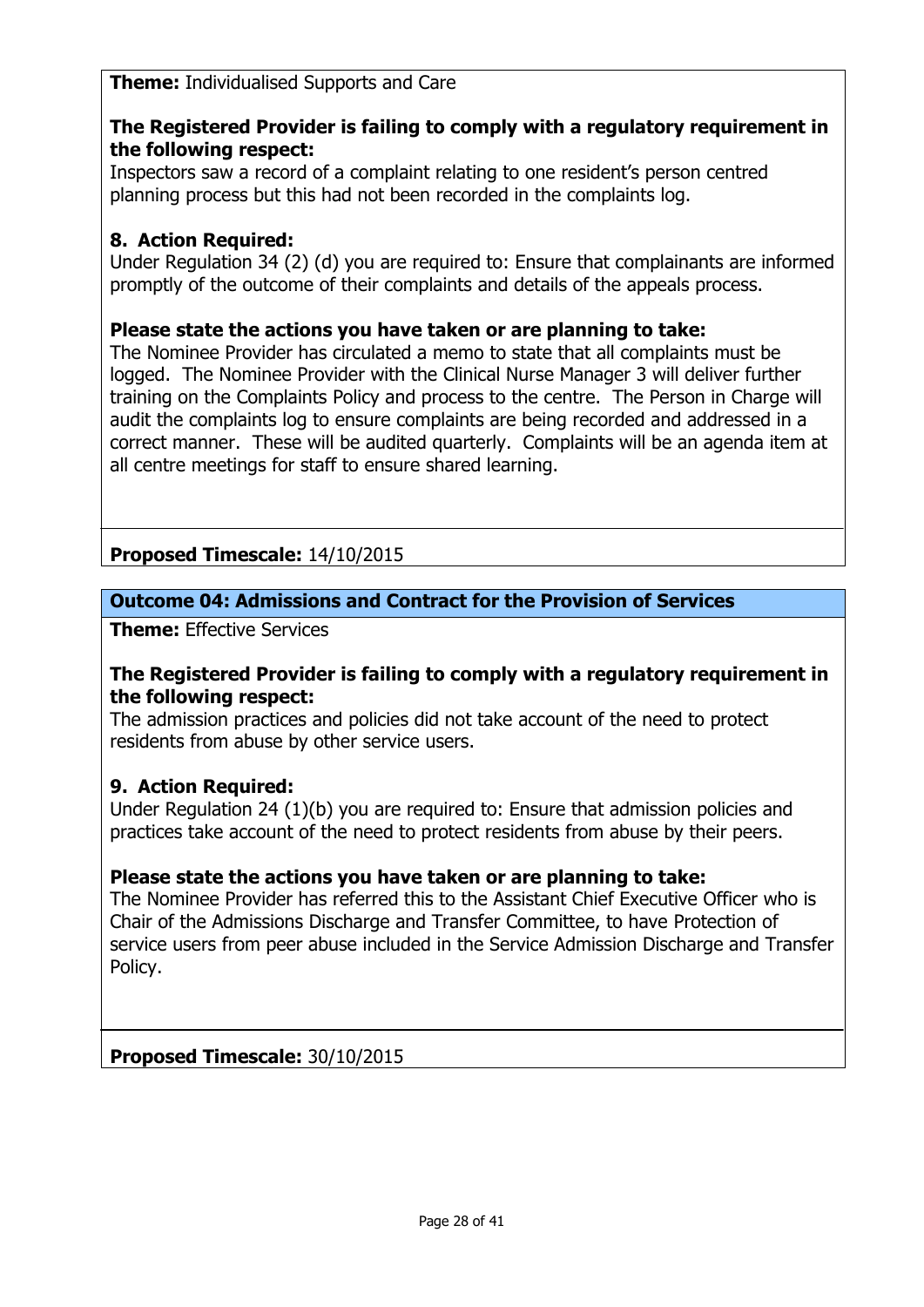# **Outcome 05: Social Care Needs**

**Theme:** Effective Services

### **The Person in Charge (PIC) is failing to comply with a regulatory requirement in the following respect:**

The process for developing personal plans was inconsistent .

### **10. Action Required:**

Under Regulation 5 (4) (c) you are required to: Prepare a personal plan for the resident no later than 28 days after admission to the designated centre which is developed through a person centred approach with the maximum participation of each resident, in accordance with the resident's wishes, age and the nature of his or her disability.

### **Please state the actions you have taken or are planning to take:**

The link Clinical Nurse Manager 3 and the Person in Charge will work with the house manager and staff team to ensure consistency within the personal plans, that they are up to date, person focussed, with clear goals. The service user will be involved in the entire process. The goals will have set time frames, named responsible person, review dates, monitoring of goals by the Person in Charge. The goals will be broken into measurable steps which will indicate progress of each goals. The Clinical Nurse Manager 3 and the Person in Charge will complete six monthly audits of all plans.

### **Proposed Timescale:** 02/10/2015

**Theme:** Effective Services

### **The Person in Charge (PIC) is failing to comply with a regulatory requirement in the following respect:**

There was a lack of formalised multi-disciplinary input in the review.

### **11. Action Required:**

Under Regulation 05 (6) (a) you are required to: Ensure that personal plan reviews are multidisciplinary.

### **Please state the actions you have taken or are planning to take:**

The organisation is currently in the recruitment process for Multi Disciplinary Team members. All service users in the centre requiring multi disciplinary team support will have this made available to them and when not available within the organisation it will be sourced through external therapists and paid for by the organisation. Where a service user is supported by a General Practitioner or Multi Disciplinary Team, any recommendations made will be reported in the assessment and plan of care.

#### **Proposed Timescale:** 16/10/2015

**Theme:** Effective Services

**The Person in Charge (PIC) is failing to comply with a regulatory requirement**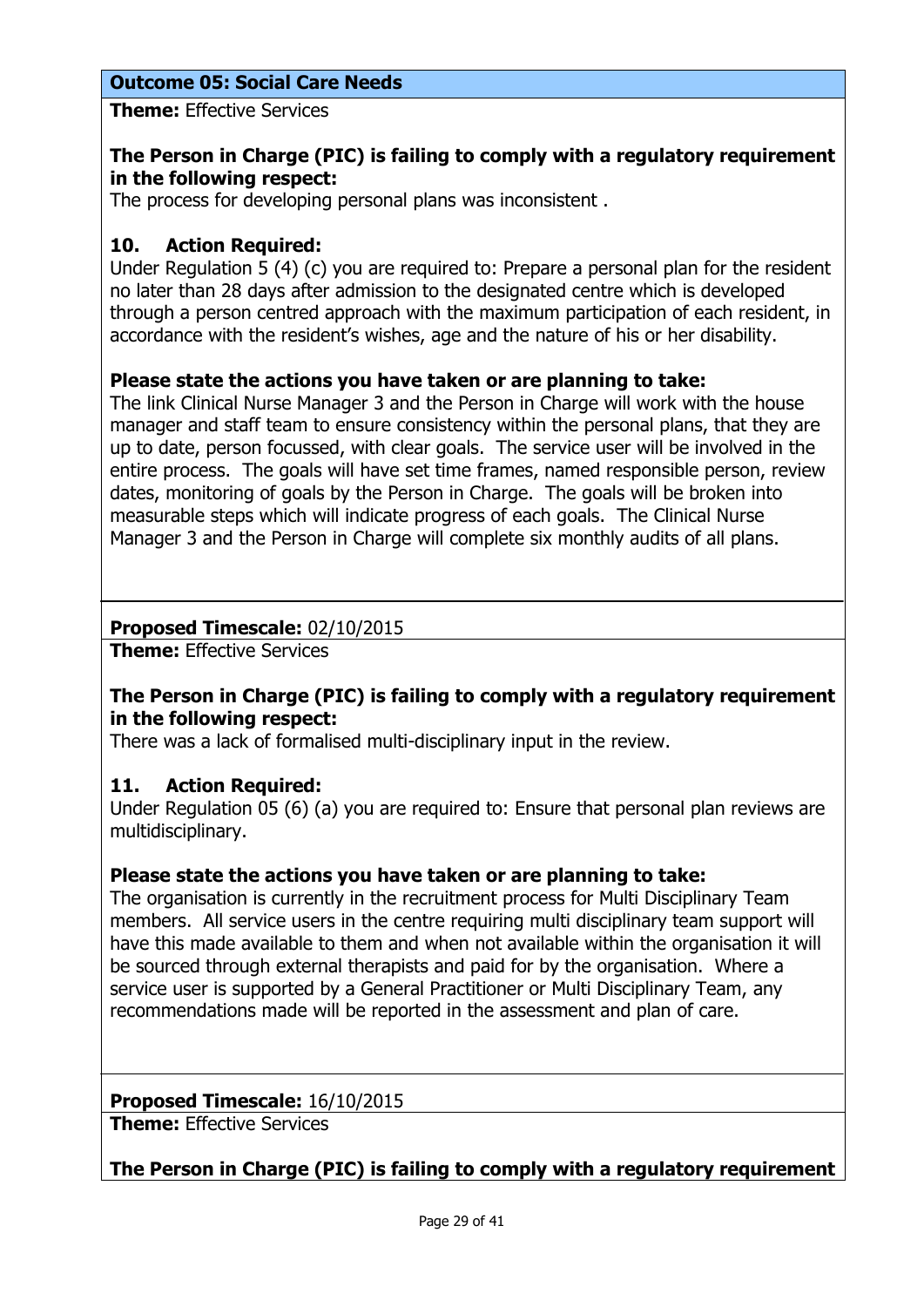### **in the following respect:**

The process for reviewing personal plans was inconsistent.

### **12. Action Required:**

Under Regulation 05 (6) (b) you are required to: Ensure that personal plan reviews are conducted in a manner that ensures the maximum participation of each resident, and where appropriate his or her representative, in accordance with the resident's wishes, age and the nature of his or her disability.

### **Please state the actions you have taken or are planning to take:**

The Clinical Nurse Manager 3, Person in Charge and Home Manager will review the personal plans, the review will include review of progress of goals, tracking of goals and their achievement status. Each goals or part of goal will have a named responsible person to support the service user and a timeframe for achievement and review will be clearly documented. Service user participation will be an integral part of all of this process.

### **Proposed Timescale:** 14/10/2015

**Theme:** Effective Services

#### **The Person in Charge (PIC) is failing to comply with a regulatory requirement in the following respect:**

Those responsible for supporting residents in pursuing goals were not always clearly identified nor were agreed timescales outlined.

### **13. Action Required:**

Under Regulation 05 (7) you are required to: Ensure that recommendations arising out of each personal plan review are recorded and include any proposed changes to the personal plan; the rationale for any such proposed changes; and the names of those responsible for pursuing objectives in the plan within agreed timescales.

### **Please state the actions you have taken or are planning to take:**

The Person in Charge and Home Manager will ensure that all goals have a named responsible person to support the service user. They will also ensure that all goals have set timeframes and review dates. This will be audited by the Clinical Nurse Manager 3 when in place and thereafter quarterly. The service user will be an integral part of this process.

### **Proposed Timescale:** 14/10/2015

**Theme:** Effective Services

### **The Person in Charge (PIC) is failing to comply with a regulatory requirement in the following respect:**

The healthcare plan in the centre had not been updated either to reflect the hospital admission or the follow up treatment.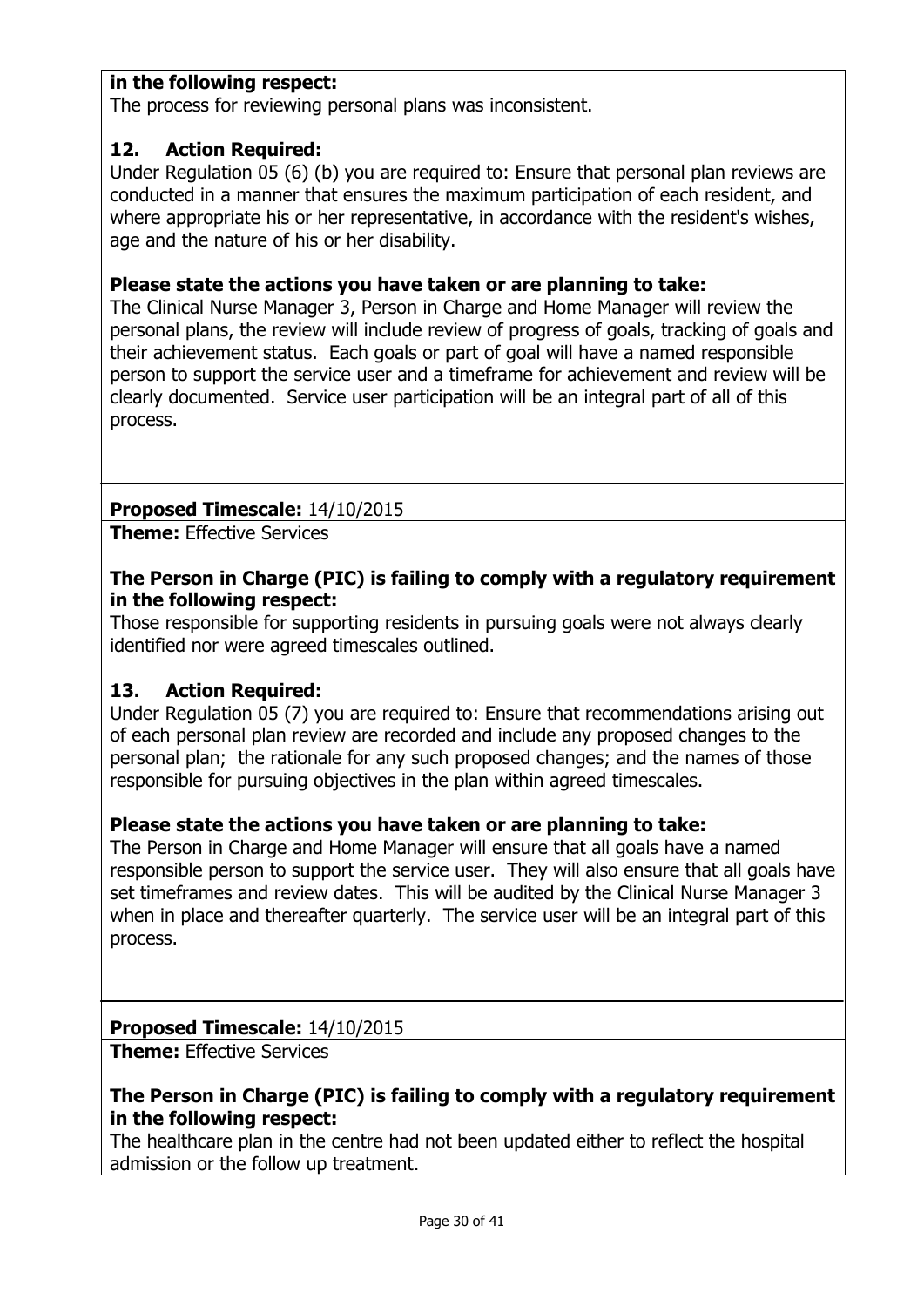# **14. Action Required:**

Under Regulation 25 (2) you are required to: On the return of a resident from another designated centre, hospital or other place, take all reasonable actions to obtain all relevant information about the resident from the other designated centre, hospital or other place.

### **Please state the actions you have taken or are planning to take:**

The Clinical Nurse Manager 3 will support the managers and staff team in the centre to ensure that all up to date information, interventions and recommendations will be clearly documented, assessment of need and plans of care developed where appropriate.

# **Proposed Timescale:** 02/10/2015

### **Outcome 07: Health and Safety and Risk Management**

**Theme:** Effective Services

### **The Registered Provider is failing to comply with a regulatory requirement in the following respect:**

A risk assessment wasn't available in relation to a resident's mobility on stairs.

### **15. Action Required:**

Under Regulation 26 (1) (a) you are required to: Ensure that the risk management policy includes hazard identification and assessment of risks throughout the designated centre.

### **Please state the actions you have taken or are planning to take:**

The Person in Charge will seek the support of the Occupational Therapist in the completion of a risk assessment for the individual around their mobility on the stairs.

### **Proposed Timescale:** 02/10/2015

**Theme:** Effective Services

### **The Registered Provider is failing to comply with a regulatory requirement in the following respect:**

A risk assessment wasn't being followed in relation to the availability of latex gloves.

### **16. Action Required:**

Under Regulation 26 (1) (a) you are required to: Ensure that the risk management policy includes hazard identification and assessment of risks throughout the designated centre.

# **Please state the actions you have taken or are planning to take:**

The Person in Charge with the staff team reviewed the risk assessment in relation to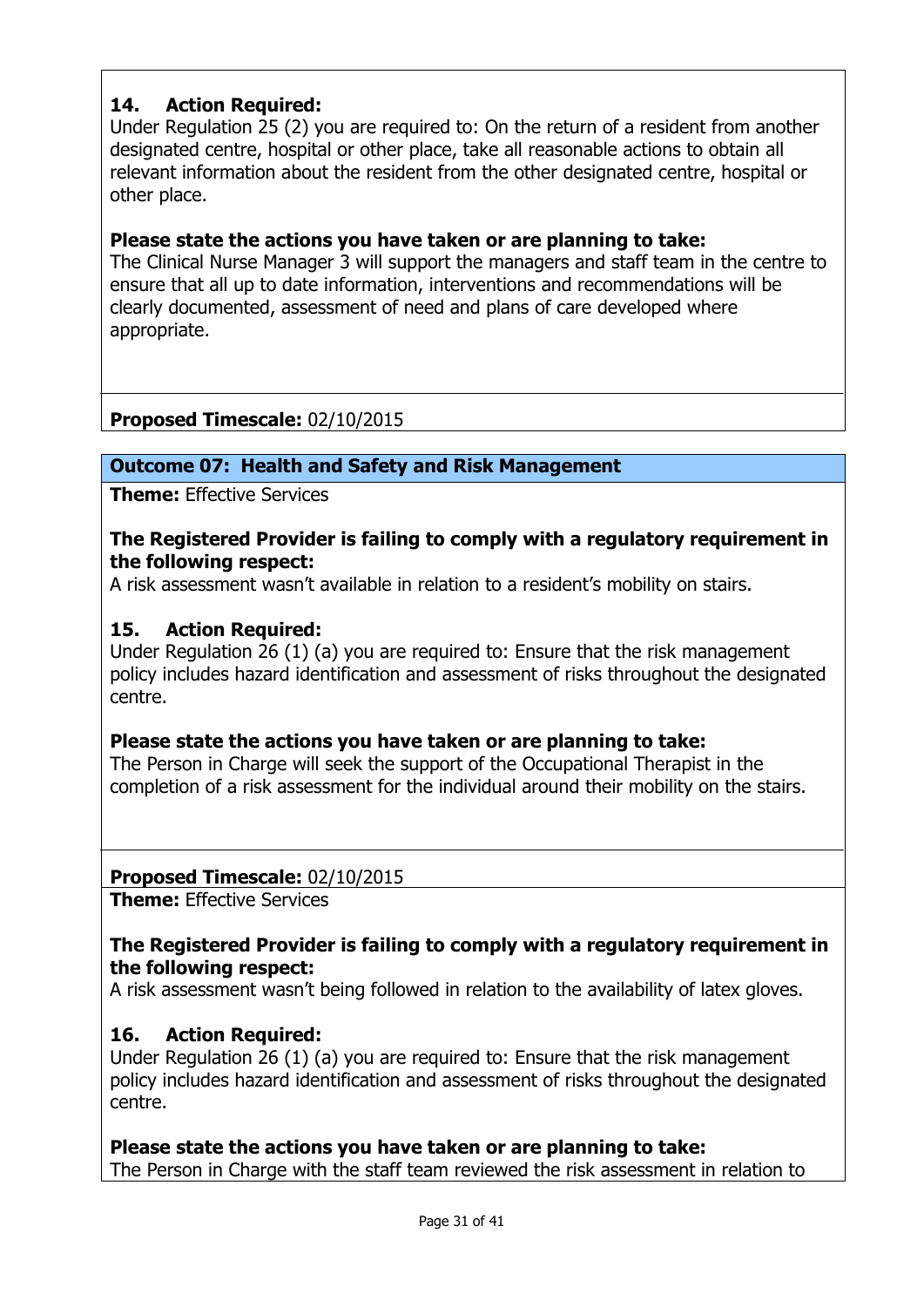the availability of latex gloves and ensure its control measure are adhered to. This has been completed since the inspection took place.

### **Proposed Timescale:** 21/08/2015

**Theme:** Effective Services

### **The Registered Provider is failing to comply with a regulatory requirement in the following respect:**

There was no specific plan in place for one resident in the event of a fire emergency.

### **17. Action Required:**

Under Regulation 28 (3) (d) you are required to: Make adequate arrangements for evacuating all persons in the designated centre and bringing them to safe locations.

### **Please state the actions you have taken or are planning to take:**

The Nominee Provider will review the needs of the service user with the staff team and develop an evacuation plan for the individual needs. If the supports of multi disciplinary team are required they will be sought.

### **Proposed Timescale:** 11/09/2015

**Theme:** Effective Services

### **The Person in Charge (PIC) is failing to comply with a regulatory requirement in the following respect:**

There was no signage available in a bedroom room to indicate that there was an emergency exit.

### **18. Action Required:**

Under Regulation 28 (5) you are required to: Display the procedures to be followed in the event of fire in a prominent place or make readily available as appropriate in the designated centre.

### **Please state the actions you have taken or are planning to take:**

The Nominee Provider has referred this to the Maintenance Manager and Director of Logistics. There will be appropriate signage put in place to indicate access to exits.

**Proposed Timescale:** 18/09/2015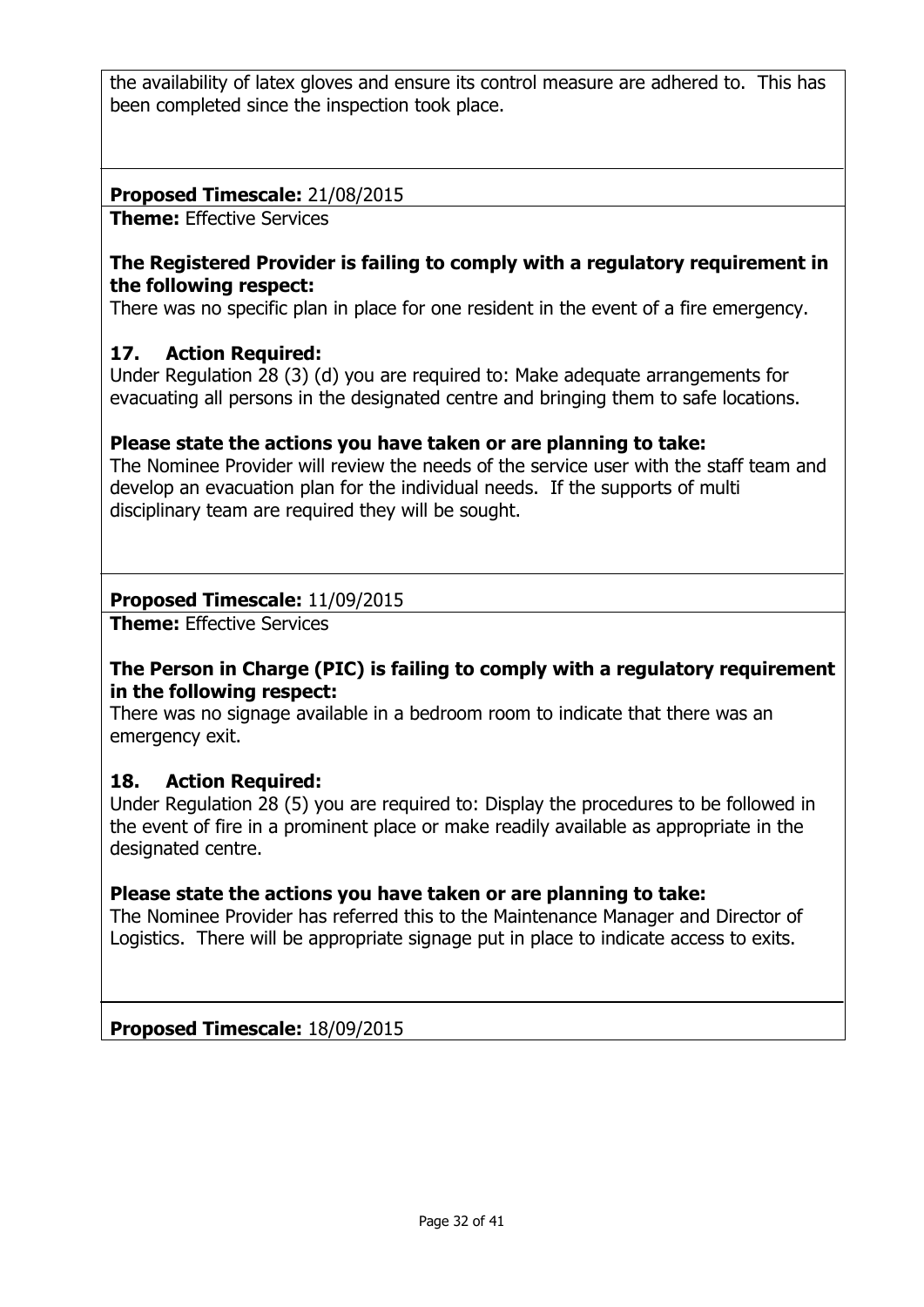### **Outcome 08: Safeguarding and Safety**

**Theme:** Safe Services

### **The Person in Charge (PIC) is failing to comply with a regulatory requirement in the following respect:**

While staff had received training on the policy on challenging behaviour, records indicated that not all staff had received training on positive approaches to behaviours that challenge.

# **19. Action Required:**

Under Regulation 07 (2) you are required to: Ensure that staff receive training in the management of behaviour that is challenging including de-escalation and intervention techniques.

### **Please state the actions you have taken or are planning to take:**

The training on the challenging behaviour policy includes input to staff on the positive approaches to behaviours that challenge. The challenging behaviour training pack includes both the training on policy and on positive approaches to managing behaviours that challenge. The Nominee Provider will repeat training to all staff in the centre.

### **Proposed Timescale:** 02/10/2015

**Theme:** Safe Services

### **The Person in Charge (PIC) is failing to comply with a regulatory requirement in the following respect:**

It was not clear from documentation that all alternative measures were considered before a restrictive procedure was used.

### **20. Action Required:**

Under Regulation 07 (5) you are required to: Ensure that every effort to identify and alleviate the cause of residents' behaviour is made; that all alternative measures are considered before a restrictive procedure is used; and that the least restrictive procedure, for the shortest duration necessary, is used.

### **Please state the actions you have taken or are planning to take:**

The Nominee Provider and Clinical Nurse Manager 3 will provide training to the Person in Charge and staff team of the centre on the Service Policy on Restrictive Practices and will ensure all staff understand that all alternative measures have to be explored before a restriction is introduced. The service user will be an integral part of this process where a restrictive practice is used.

### **Proposed Timescale:** 02/10/2015

**Theme:** Safe Services

**The Registered Provider is failing to comply with a regulatory requirement in**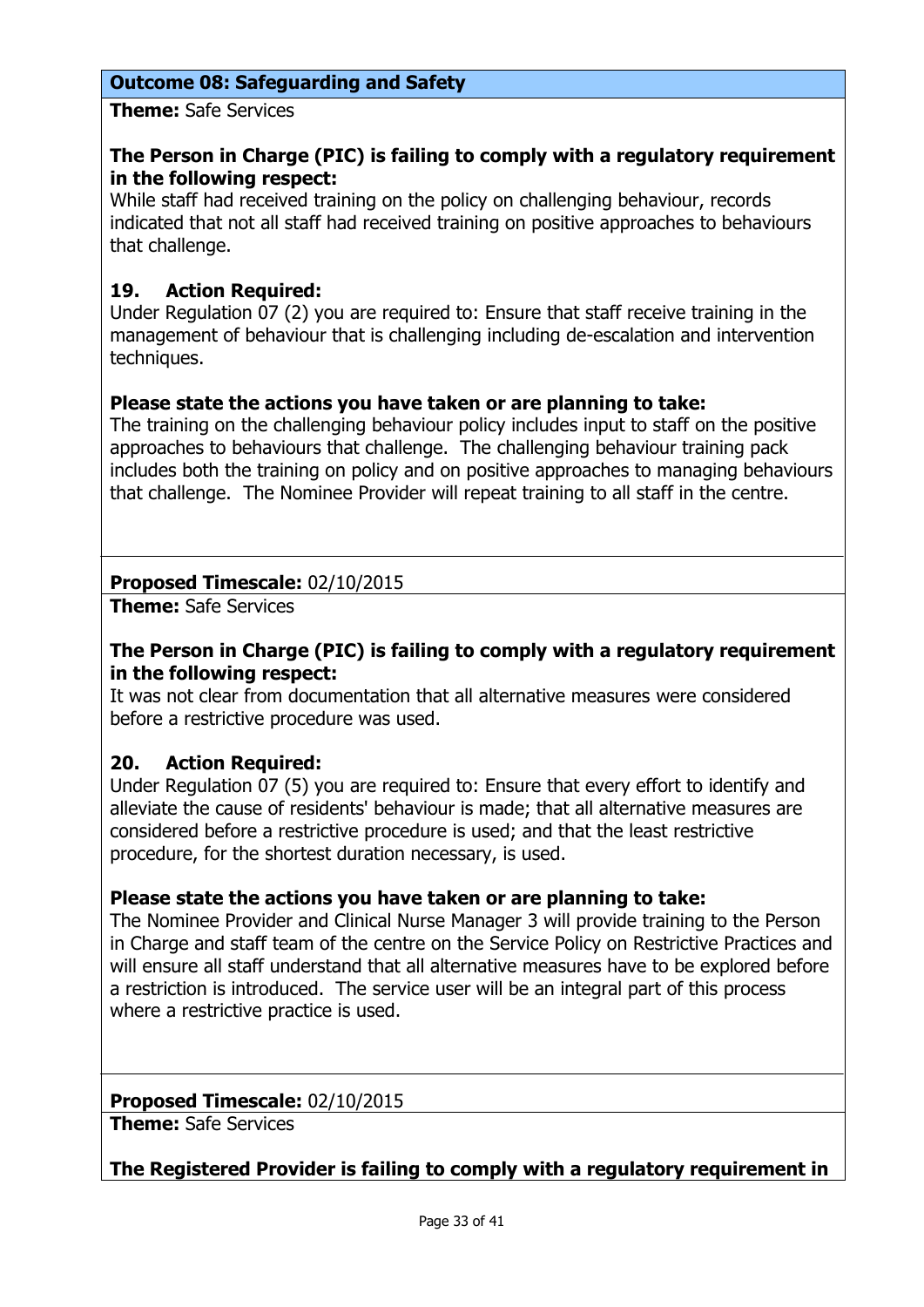### **the following respect:**

The use of restrictive practices was not reviewed as outlined in the centre's policy.

### **21. Action Required:**

Under Regulation 07 (4) you are required to: Ensure that where restrictive procedures including physical, chemical or environmental restraint are used, they are applied in accordance with national policy and evidence based practice.

### **Please state the actions you have taken or are planning to take:**

The Nominee Provider and Clinical Nurse Manager 3 will provide training to staff of the centre on the Service Policy on Restrictive Practices DOCS 053. All restrictive practices that are in place will be clearly documented, dated and a review date set with a named responsible person identified. The Clinical Nurse Manager 3 will audit restrictive practices and will be an agenda item for quarterly staff meetings to promote shared learning. The restrictive practice committee will be convened to review all restrictive practices in use.

### **Proposed Timescale:** 02/10/2015

**Theme:** Safe Services

### **The Registered Provider is failing to comply with a regulatory requirement in the following respect:**

Restrictive practices were used without a clear and documented assessment.

### **22. Action Required:**

Under Regulation 07 (4) you are required to: Ensure that where restrictive procedures including physical, chemical or environmental restraint are used, they are applied in accordance with national policy and evidence based practice.

### **Please state the actions you have taken or are planning to take:**

The Clinical Nurse Manager 3 and the Person in Charge will ensure assessments for service user are completed and documented with clear evidence of the need for a restrictive practice. It will include a date for review and a named responsible person. The service user will be an integral part of this process. A log of time of use of the restrictive practice will be maintained.

### **Proposed Timescale:** 02/10/2015

**Theme:** Safe Services

### **The Person in Charge (PIC) is failing to comply with a regulatory requirement in the following respect:**

Multi-disciplinary input was not always sought when developing positive behaviour support plans.

# **23. Action Required:**

Under Regulation 07 (5) you are required to: Ensure that every effort to identify and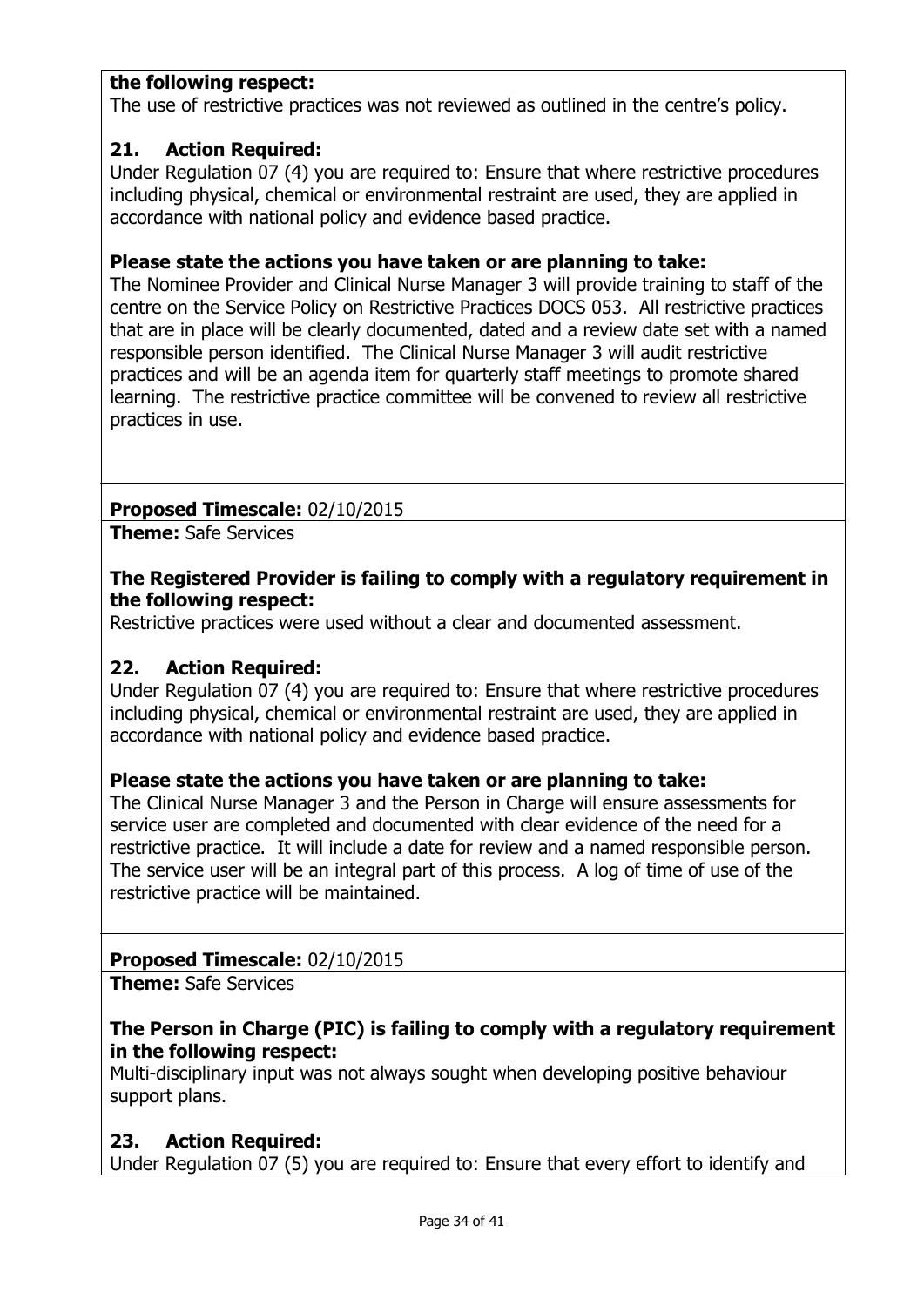alleviate the cause of residents' behaviour is made; that all alternative measures are considered before a restrictive procedure is used; and that the least restrictive procedure, for the shortest duration necessary, is used.

### **Please state the actions you have taken or are planning to take:**

The Nominee Provider has instructed the Clinical Nurse Manager 3 and the Person in Charge of the Centre to ensure the appropriate Multidisciplinary Team members are present when developing Behaviour Support Plans. If not available within the organisation these services will be sought externally and paid for by the organisation.

### **Proposed Timescale:** 02/10/2015

**Theme:** Safe Services

### **The Person in Charge (PIC) is failing to comply with a regulatory requirement in the following respect:**

Positive behaviour support plans did not always provide adequate guidance to staff.

### **24. Action Required:**

Under Regulation 07 (5) you are required to: Ensure that every effort to identify and alleviate the cause of residents' behaviour is made; that all alternative measures are considered before a restrictive procedure is used; and that the least restrictive procedure, for the shortest duration necessary, is used.

### **Please state the actions you have taken or are planning to take:**

The Nominee Provider has sought the support of the Head Psychologist from another part of the organisation and input from the Clinical Nurse Manager in Behaviours Dublin to work with staff of the centre on positive support plans and their implementation.

# **Proposed Timescale:** 16/10/2015

**Theme:** Safe Services

### **The Person in Charge (PIC) is failing to comply with a regulatory requirement in the following respect:**

It was not clear from documentation that all alternative measures were considered before a restrictive procedure was used.

# **25. Action Required:**

Under Regulation 07 (5) you are required to: Ensure that every effort to identify and alleviate the cause of residents' behaviour is made; that all alternative measures are considered before a restrictive procedure is used; and that the least restrictive procedure, for the shortest duration necessary, is used.

### **Please state the actions you have taken or are planning to take:**

The Nominee Provider with the Clinical Nurse Manager 3 will deliver training to the Person in Charge and house team on the Restrictive Practices Service Policy and ensure staff understand that all alternative measures will be explored before a restrictive procedure is introduces. This will be supported by the Multidisciplinary Team members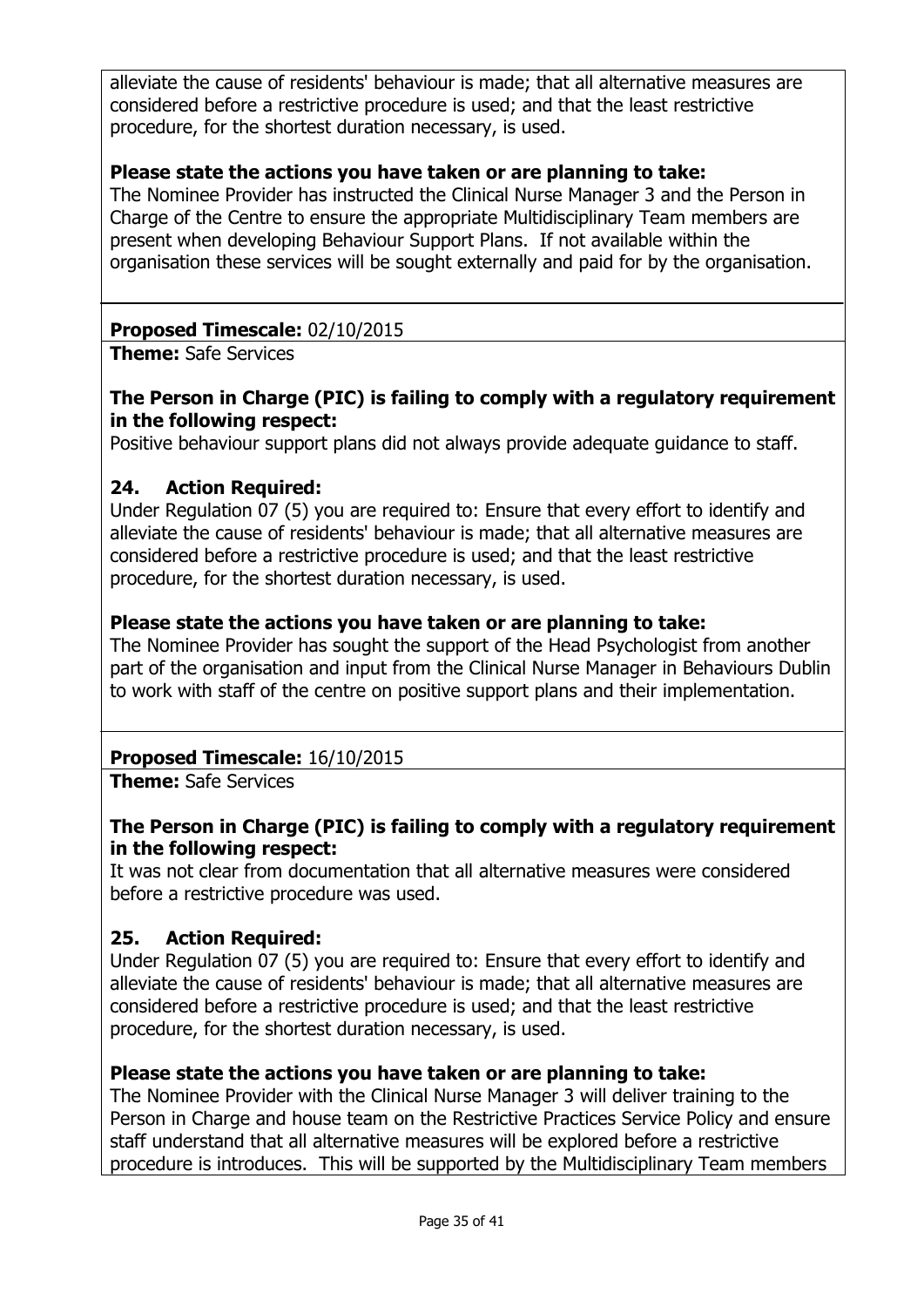as appropriate and if not available within the organisation will be sourced externally and paid for by the organisation. The service user will be an integral part of this process.

# **Proposed Timescale:** 02/10/2015

### **Outcome 09: Notification of Incidents**

**Theme:** Safe Services

#### **The Person in Charge (PIC) is failing to comply with a regulatory requirement in the following respect:**

The provider nominee identified that not all incidents of residents assaulting other residents were being reported to the Authority.

### **26. Action Required:**

Under Regulation 31 (1) (f) you are required to: Give notice to the Chief Inspector within 3 working days of the occurrence in the designated centre of any allegation, suspected or confirmed, abuse of any resident.

#### **Please state the actions you have taken or are planning to take:**

The Nominee Provider with the Clinical Nurse Manager 3 will provide input to the Person in Charge and house team on the importance of recording and reporting all incidents relating to service users. The Nominee Provider will go through the responsibilities that the Person in Charge has in ensuring that all Incidents are reported within 3 working days to the Authority and that all restrictive practices used must be included in the quarterly reports to the Authority.

### **Proposed Timescale:** 02/10/2015

**Theme:** Safe Services

### **The Person in Charge (PIC) is failing to comply with a regulatory requirement in the following respect:**

Not all restrictions were being reported as required.

### **27. Action Required:**

Under Regulation 31 (3) (a) you are required to: Provide a written report to the Chief Inspector at the end of each quarter of any occasion on which a restrictive procedure including physical, chemical or environmental restraint was used.

### **Please state the actions you have taken or are planning to take:**

The Nominee Provider has instructed the Person in Charge that they are responsible for ensuring all restrictive practices are reported to the Authority in the quarterly reports on the set date.

#### **Proposed Timescale:** 31/08/2015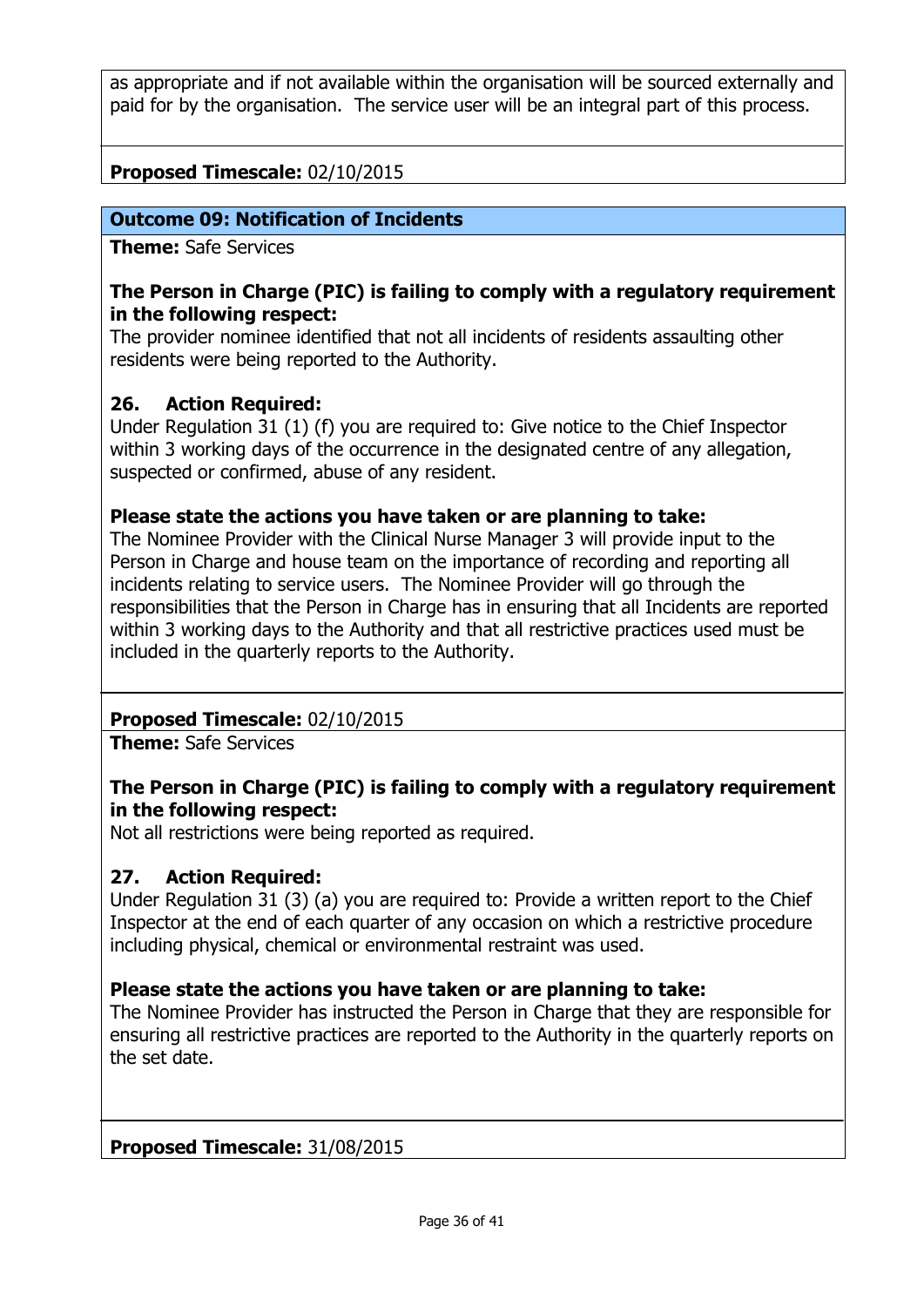# **Outcome 11. Healthcare Needs**

**Theme:** Health and Development

### **The Person in Charge (PIC) is failing to comply with a regulatory requirement in the following respect:**

A care plan did not contain sufficient information to guide non-nursing staff to recognise the signs of clinical deterioration in order to ensure that a reserve prescription is initiated in a timely fashion.

# **28. Action Required:**

Under Regulation 06 (2) (b) you are required to: Facilitate the medical treatment that is recommended for each resident and agreed by him/her.

### **Please state the actions you have taken or are planning to take:**

The Clinical Nurse Manager 3 with the Person in Charge will review the service users care plans to ensure that a recent diagnosis of a Transient Ischaemic Attack and the need for a reserve prescription is cleary documented and understood by all staff. Step by step signs of deterioration will be named in the care plan so that all staff will recognise any deterioration and treatment will be commenced in a timely manner. Input will be given to all staff by the Person in Charge to ensure they are familiar with the person's diagnosis and treatment.

### **Proposed Timescale:** 03/09/2015

**Theme:** Health and Development

### **The Registered Provider is failing to comply with a regulatory requirement in the following respect:**

Care plans had not been developed in line with residents' needs.

### **29. Action Required:**

Under Regulation 06 (1) you are required to: Provide appropriate health care for each resident, having regard to each resident's personal plan.

### **Please state the actions you have taken or are planning to take:**

The Clinical Nurse Manager 3 and the Person in Charge with the house team will review Care Plans and ensure the service user is an integral part of this process. There will be Multidisciplinary supports available where necessary and if not available within the organisation these will be sourced externally and paid for by the organisation.

### **Proposed Timescale:** 05/10/2015

**Theme:** Health and Development

### **The Person in Charge (PIC) is failing to comply with a regulatory requirement in the following respect:**

Residents' wishes in relation to care at times of illness or end of life had not been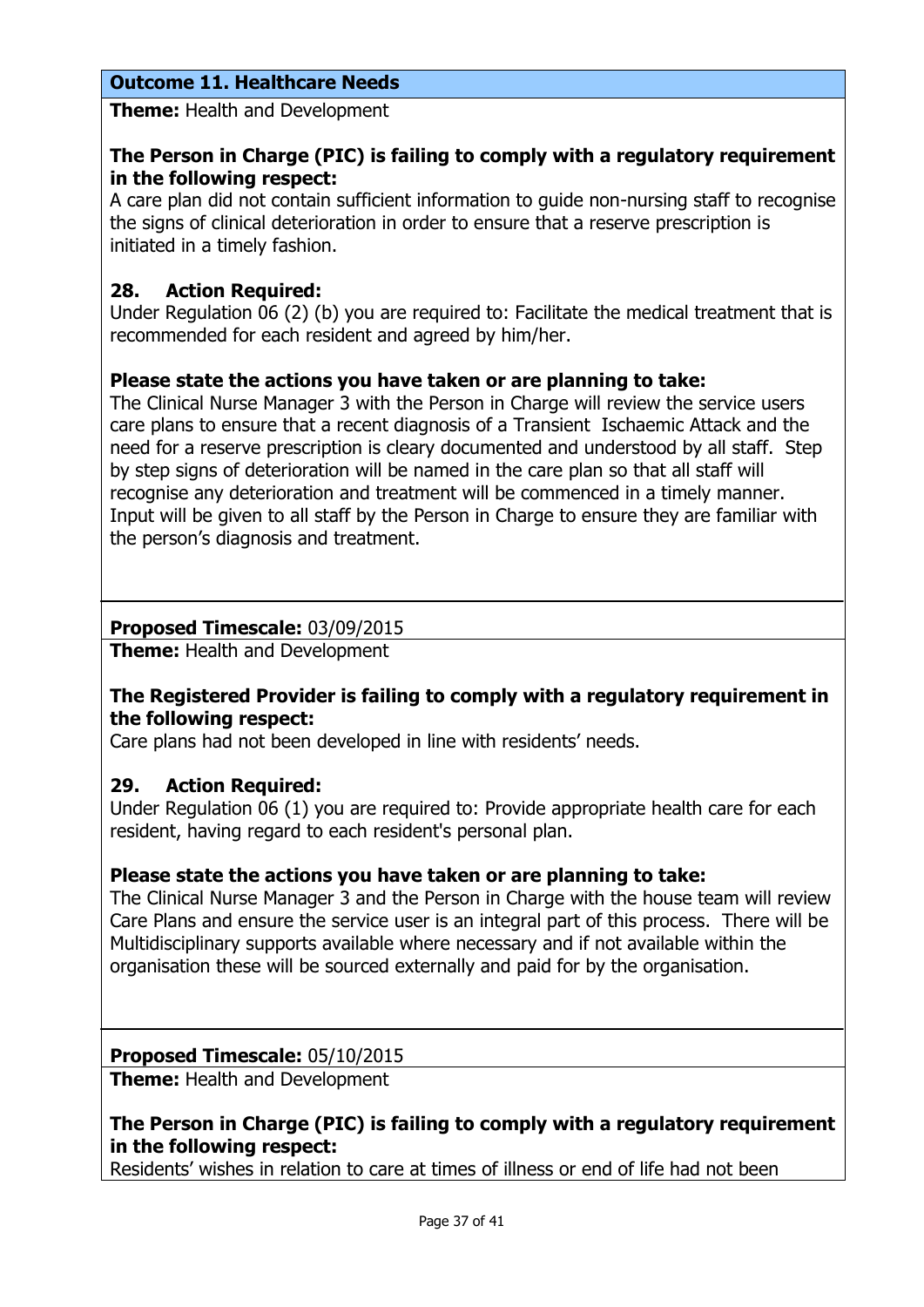ascertained.

### **30. Action Required:**

Under Regulation 06 (3) you are required to: Support residents at times of illness and at the end of their lives in a manner which meets their physical, emotional, social and spiritual needs and respects their dignity, autonomy, rights and wishes.

### **Please state the actions you have taken or are planning to take:**

Each service user will have an end of life care plan developed. The Person in Charge will liaise with the service and their family/ representative to discuss and develop this plan of care. The Social Worker will support this process.

# **Proposed Timescale:** 31/10/2015

### **Outcome 12. Medication Management**

**Theme:** Health and Development

### **The Person in Charge (PIC) is failing to comply with a regulatory requirement in the following respect:**

Transcribed prescription records were not always accurate

### **31. Action Required:**

Under Regulation 29 (4) (b) you are required to: Put in place appropriate and suitable practices relating to the ordering, receipt, prescribing, storing, disposal and administration of medicines to ensure that medicine that is prescribed is administered as prescribed to the resident for whom it is prescribed and to no other resident.

### **Please state the actions you have taken or are planning to take:**

The Clinical Nurse Manager 3 with the Medication Management Co-ordinator and the Person in Charge will review the service user's Kardex in the centre and ensure that all transcriptions are accurate and contain the relevant details as prescribed by the Clinicians. These will be signed by 2 Nurses at all times as per Service Policy.

# **Proposed Timescale:** 11/09/2015

**Theme:** Health and Development

### **The Person in Charge (PIC) is failing to comply with a regulatory requirement in the following respect:**

Photographs used to identify residents were not recent.

### **32. Action Required:**

Under Regulation 29 (4) (b) you are required to: Put in place appropriate and suitable practices relating to the ordering, receipt, prescribing, storing, disposal and administration of medicines to ensure that medicine that is prescribed is administered as prescribed to the resident for whom it is prescribed and to no other resident.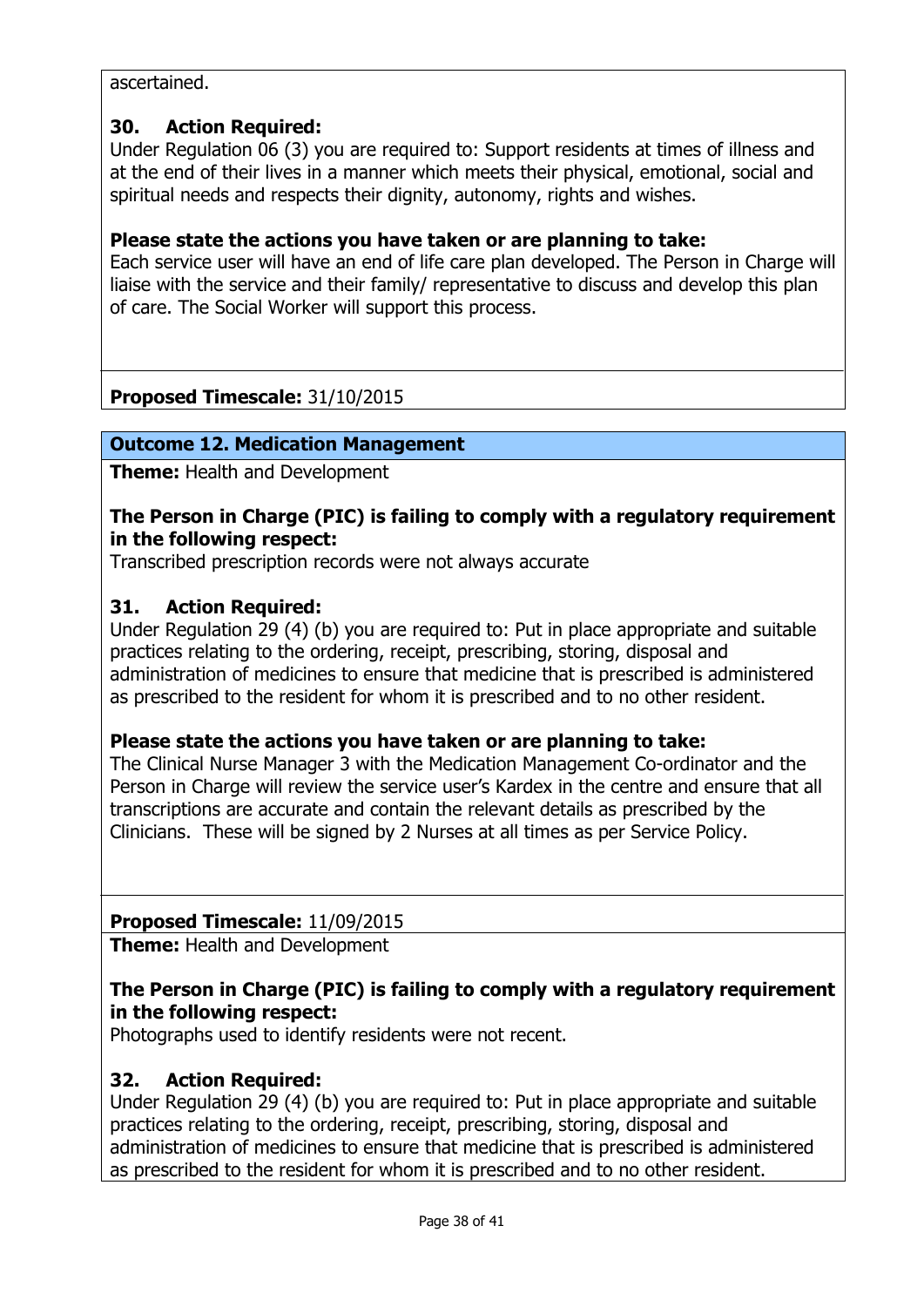### **Please state the actions you have taken or are planning to take:**

The Person in Charge has updated all service users photographs since inspections on the 28/07/2015.

### **Proposed Timescale:** 18/08/2015

#### **Outcome 14: Governance and Management**

**Theme:** Leadership, Governance and Management

#### **The Registered Provider is failing to comply with a regulatory requirement in the following respect:**

Inspectors were not satisfied that there were effective governance arrangements in place as the provider nominee had responsibility for 15 centres and the person in charge had responsibility for four centres.

#### **33. Action Required:**

Under Regulation 23 (1) (c) you are required to: Put management systems in place in the designated centre to ensure that the service provided is safe, appropriate to residents' needs, consistent and effectively monitored.

### **Please state the actions you have taken or are planning to take:**

The organisation is currently in the recruitment process for clinical nurse Manager 2 position. This when appointed will reduce the number of centres in the area of responsibility of the current person in charge of the centre. The nominee provider with the support of the two clinical nurse managers 3 and the increase in the number of persons in charge will ensure more effective governance to the centre. The clinical nurse manager 3 will complete audits of practices in the centre. These will be shared with the staff team; actions will be outlined with responsible persons for same. The nominee provider will schedule meetings with the person in charge and the house manager and clinical nurse manager 3 to review all matters relating to the

centre.

# **Proposed Timescale:** 09/10/2015

#### **Outcome 17: Workforce**

**Theme: Responsive Workforce** 

#### **The Registered Provider is failing to comply with a regulatory requirement in the following respect:**

It was not demonstrated that staff had the required skills and qualifications to meet the needs of residents.

#### **34. Action Required:**

Under Regulation 15 (1) you are required to: Ensure that the number, qualifications and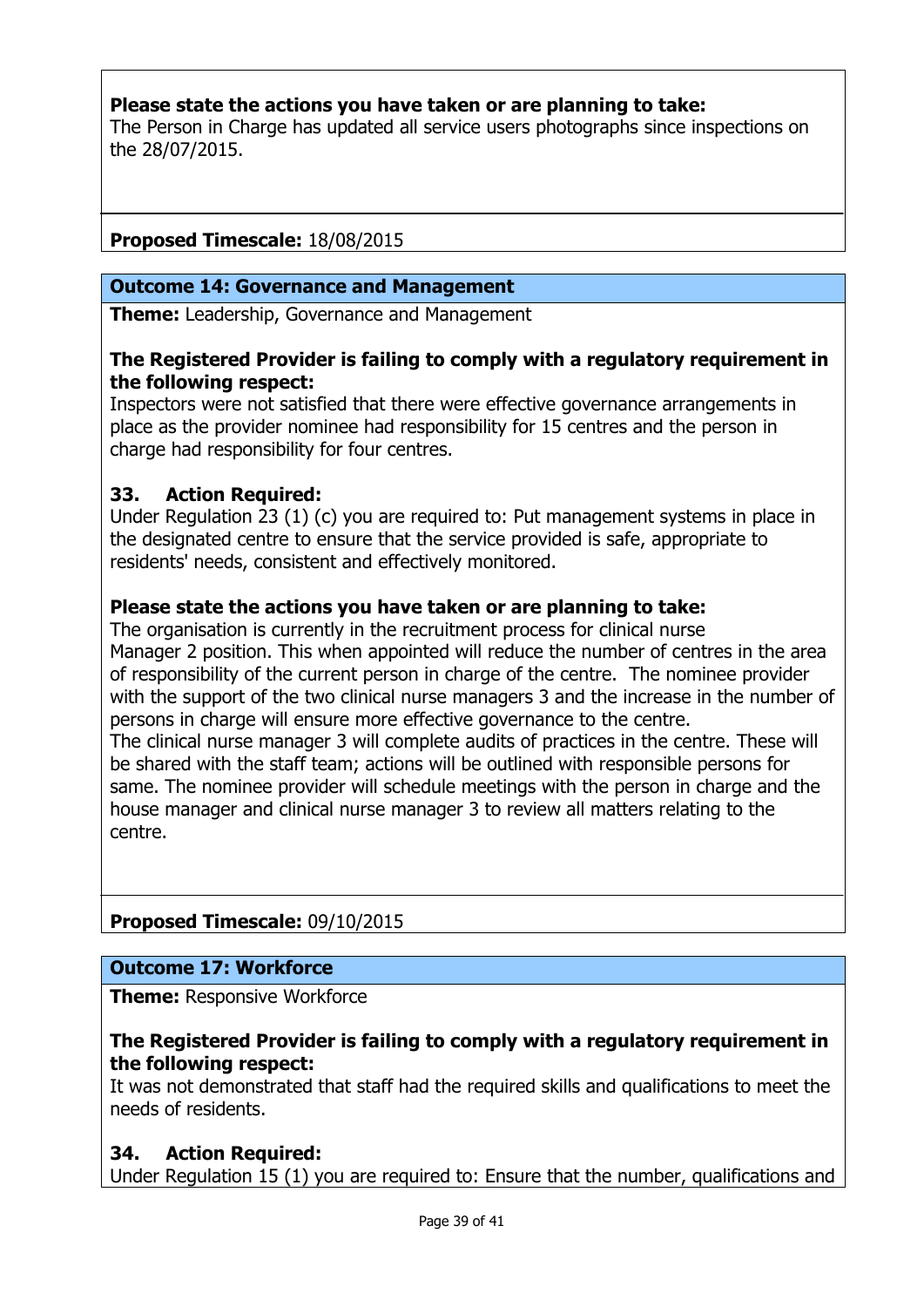skill mix of staff is appropriate to the number and assessed needs of the residents, the statement of purpose and the size and layout of the designated centre.

### **Please state the actions you have taken or are planning to take:**

The Nominee Provider, Director of Human Resources and the Director of Nursing have reviewed the skill mix within the centre and where training for staff of the centre will commence in September 2015 for FETAC Level 5. There are nursing hours allocated to ensure the health care needs of service users are met in a timely manner. Recruitment process for these nurses is currently in progress.

# **Proposed Timescale:** 30/10/2015

### **Outcome 18: Records and documentation**

**Theme:** Use of Information

#### **The Registered Provider is failing to comply with a regulatory requirement in the following respect:**

The policy on nutrition and hydration was not fully reflected in practice.

### **35. Action Required:**

Under Regulation 04 (1) you are required to: Prepare in writing, adopt and implement all of the policies and procedures set out in Schedule 5 of the Health Act 2007 (Care and Support of Residents in Designated Centres for Persons (Children and Adults) with Disabilities) Regulations 2013.

### **Please state the actions you have taken or are planning to take:**

The Clinical Nurse Manager 3 will provide training and input to the Person in Charge and the house team on the Service Policy on Nutrition and ensure it is implemented for service users and will be evident in each of their Care Plans. The supports of a Clinical Nurse Specialist in Nutrition will be sought to support the service user's care needs in the centre.

### **Proposed Timescale:** 02/10/2015

**Theme:** Use of Information

### **The Registered Provider is failing to comply with a regulatory requirement in the following respect:**

The management of healthcare records required improvement.

### **36. Action Required:**

Under Regulation 21 (1) (a) you are required to: Maintain, and make available for inspection by the chief inspector, records of the information and documents in relation to staff specified in Schedule 2 of the Health Act 2007 (Care and Support of Residents in Designated Centres for Persons (Children and Adults) with Disabilities) Regulations 2013 .